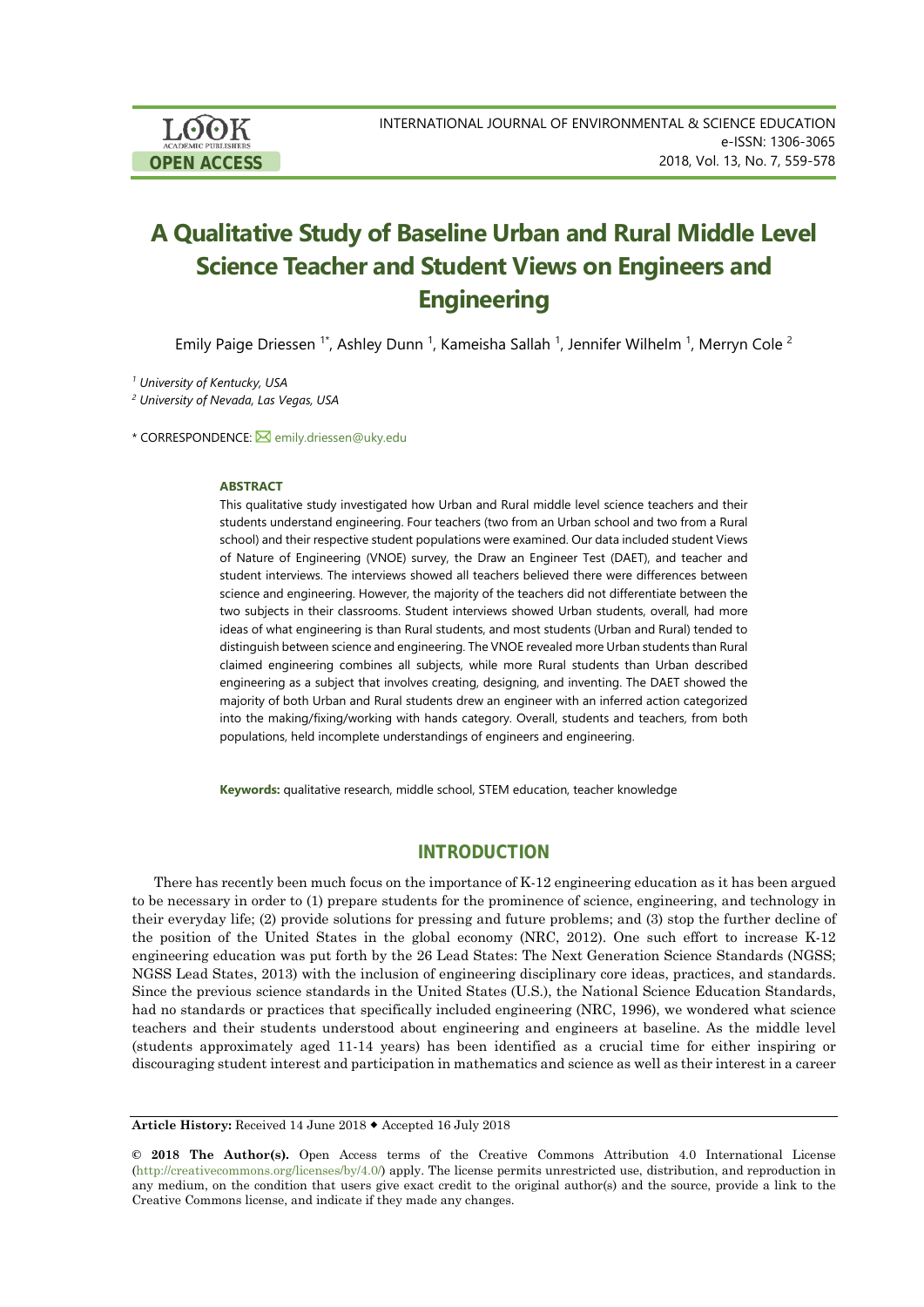in engineering (Brophy, Klein, Portsmore, & Rogers, 2008), we focused specifically on middle-school science teacher and student understanding.

We explored four research questions in this paper: (1) How do middle level science students view engineers and engineering?; (2) How do middle level science teachers view engineers and engineering?; (3) Do middle level Urban students understand engineering/engineers differently than middle level Rural students?; and (4) Do middle level science teachers hold different understandings of engineering/engineers than their students?

Research concerning engineering education is not new; it has been ongoing since the 1970's. An early study focused on improving collegiate engineers' problem-solving skills by offering a non-credit course where the students wrote their solutions to given problems on transparencies and presented their thinking to the class (Woods, 1975). Later studies focused on student interest in and views of engineers and engineering. Knight and Cunningham (2004) developed a Draw an Engineer Test (DAET), based upon the Draw a Scientist Test (DAST; Chambers, 1983; where students draw what they think a scientist does and looks like) in order to assess Grade 3-12 students' images of engineers. Findings included (1) most students labeled engineers as builders (30%), fixers (28%), and creators (17%); and (2) most drawn engineers had an indiscernible gender (49%) and, of those with a discernable gender, 39% of drawn engineers were female and 61% were male. Katz (2009) discussed low student interest in engineering when data showed 85% of 1,277 students, ages 8-17, were not interested in a career in engineering, 30% expressed desiring a more exciting career than engineering, 44% said they did not know much about engineering, and 21% felt they had an inadequate skill set to be an engineer. Fralick et al. (2009), compared how 1,600 middle school students view scientists and engineers, by using the DAET (Knight & Cunningham, 2004) and the DAST (Chambers, 1983). A checklist (Fralick et al., 2009) was used to categorize the student answers. The findings showed students frequently perceived scientists, if they had any perception at all, as conducting experiments indoors, and they perceived engineers as performing manual labor outdoors. A study conducted by Karatas, Micklos, and Bodner (2011) examined 20 sixth-grade students (10 each from two separate but similar schools) in a small Midwestern town through a series of interviews. Their results demonstrated 40% of students did not know who would be involved in the construction of a roller coaster, 70% of students suggested engineers would work on a space shuttle, and 50% of students reported engineers would work on a highway overpass. Kaya et al. (2017) modified the Views of Nature of Science Version-C (VNOSC; Lederman et al., 2002) to make the Views of Nature of Engineering (VNOE) questionnaire. They used the VNOE to assess pre-service teacher views on the Nature of Engineering before and after an engineering professional development (PD) program. While those studies are illuminating and the tools developed are helpful, engineering education research has yet to touch specifically on baseline middle level student understanding, baseline middle level teacher understanding, baseline Urban versus Rural student and teacher understanding, or baseline teacher versus student understanding of engineering. For those reasons, this study fills some of the gaps in engineering education research.

# **BACKGROUND**

#### **The Necessity and Inclusion of an Engineering Education for Middle Level Students**

The International Technology Engineering Educators Association (ITEEA) stated that increased knowledge and comprehension of engineering will lead to an increased chance that students will choose engineering as their future career (ITEEA, 2007). Thus, students must be more aware of engineering if they are going to consider it as a career. Furthermore, students should be aware of their future career options as they relate to the coursework they should be taking in high school. Pearson and Miller (2012) stated, "Students who begin algebra in Grade 10 or later have virtually no chance of obtaining entry into a baccalaureate engineering program without extensive remedial work in mathematics," (p. 58). Thus, the lack of information about engineering and the necessary mathematics in school can adversely impact the future college career of a student. This is why it is important to start engineering education early (e.g. in middle or elementary school).

Increasing the chance that students choose engineering as a career is currently very important in the U.S. This was documented by Katz (2009) when it was noted there is a shortage of engineers. Then, in 2015, the U.S. Department of Labor (USDL, 2015) released a statement that projected a 3% increase in architecture and engineering jobs over the period of 2014-2024 making for an additional 67,200 available engineering and architecture positions.

In order to include engineering in K-12 students' education in the U.S., the NGSS incorporated engineering through three disciplinary core ideas (DCIs) and eight science and engineering practices. The engineering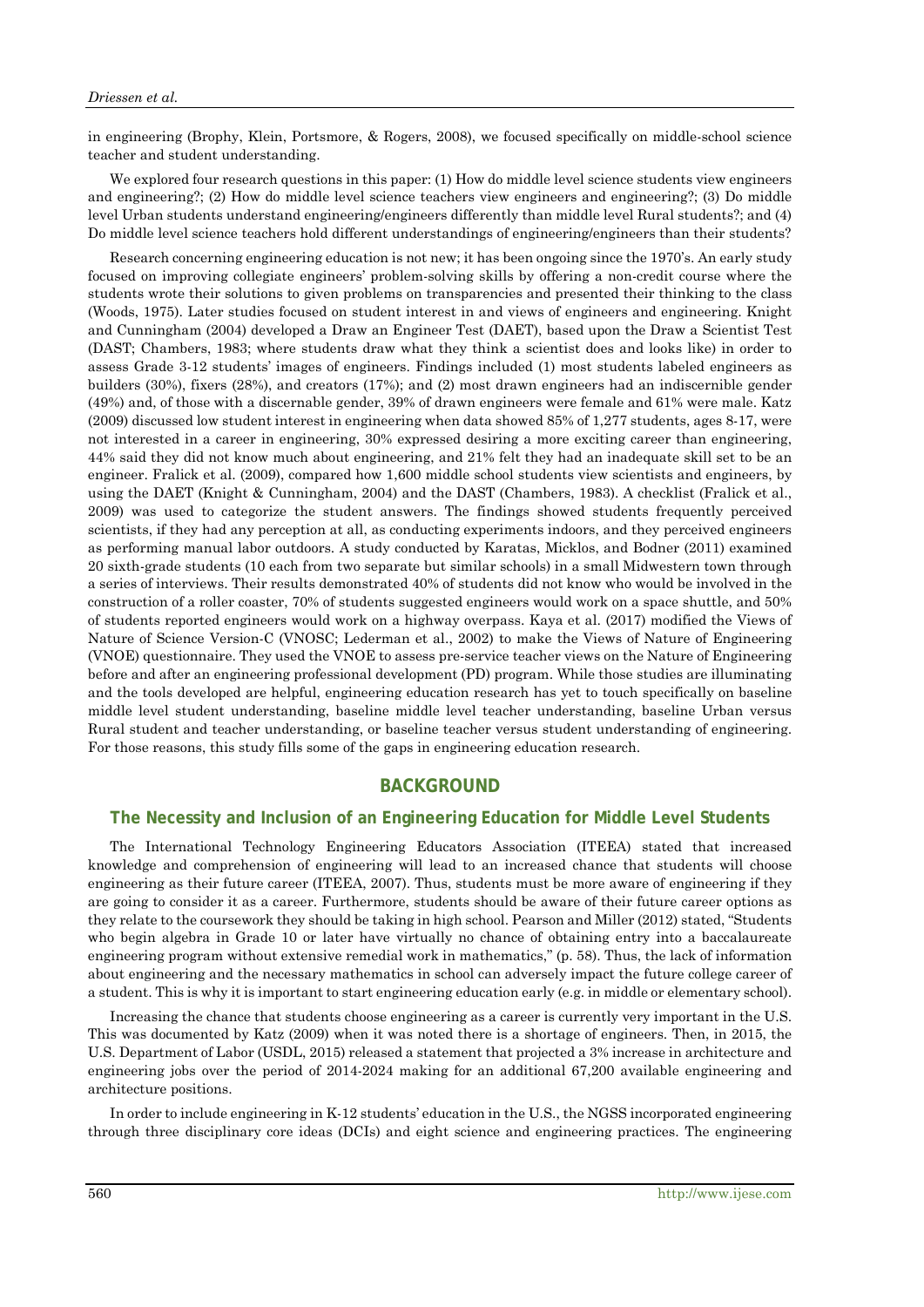DCIs include: (1) Defining and delimiting an engineering problem; (2) Developing possible solutions; and (3) Optimizing the design solution. The eight science and engineering practices include: (1) Asking questions (science) and defining problems (engineering); (2) Developing and using models; (3) Planning and carrying out investigations; (4) Analyzing and interpreting data; (5) Using mathematics and computational thinking; (6) Constructing explanations (science) and designing solutions (engineering); (7) Engaging in argument from evidence; and (8) Obtaining, evaluating, and communicating information (NGSS Lead States, 2013). According to the NGSS, each of these eight practices can be used for scientific inquiry or engineering design and should be included within students' education. The NGSS claims the goal of the learning activity is what defines the practice. If the goal is to answer a question, then students are doing science, but if the goal is to define and solve a problem, then the students are doing engineering (NGSS, 2013).

## **Engineering and the Engineering Design Process Defined**

With engineering as the focus of this research, it is important to know how "engineering" is defined in the literature. This is a critical distinction since engineering is a complex field where there has been little consensus regarding what exactly defines the Nature of Engineering (NOE; Karatas, Micklos, & Bodner, 2011). Further studies show that there are many facets to this intricate field. **Table 1** illustrates the varying views and definitions of an engineer/engineering.

| Authors                                    | Term        | Definition                                                                        |
|--------------------------------------------|-------------|-----------------------------------------------------------------------------------|
| Alon, 2003                                 |             | Engineer versus Engineers plan structures in advance and draw up blueprints.      |
|                                            | tinkerer    | A tinkerer puts together odds and ends in different ways until                    |
|                                            |             | they come together in a functional way.                                           |
| Davis, M., 1991                            | Engineers   | "Engineers hold safety, health and welfare of the public in high                  |
|                                            |             | regard as they 'handle things" (Davis, 1991, p. 152).                             |
| Karatas et al., 2011                       | Engineering | Engineering requires analytical thinking. Engineering aims to                     |
|                                            |             | meet the needs of the population.                                                 |
| Smith and Truxal, 1986                     | Engineering | Engineering is used to solve problems through the use of                          |
|                                            |             | previous knowledge and a system of investigation. Engineering                     |
|                                            |             | involves design and the formation or maintenance of complex                       |
|                                            |             | systems.                                                                          |
| Nguyen, D., 1998                           | Engineering | "Engineering is a profession directed towards the application"                    |
|                                            |             | and advancement of skills based upon a body of distinctive                        |
|                                            |             | knowledge in <i>mathematics</i> , <i>science</i> and <i>technology</i> " (Nguyen, |
|                                            |             | 1998, p. 65).                                                                     |
| Capobianco et al., 2011                    | Engineers   | Engineers integrate skills and knowledge in order to come up                      |
|                                            |             | with solutions to problems.                                                       |
| National Research Council Scientist versus |             | "A scientist studies what is, whereas an engineer creates what                    |
| Committee on Theoretical                   | Engineer    | never was" (National Research Council Committee<br>on                             |
| <b>Foundations for Decision</b>            |             | Theoretical Foundations for Decision Making in Engineering                        |
| Making in Engineering                      |             | Design, 2001, p. 1).                                                              |
| Design, $2001$                             |             |                                                                                   |

**Table 1.** Various definitions of Engineers or Engineering

After perusing many different definitions of an engineer/engineering, we constructed our own definition of engineering and engineers that will be used for this study:

*Engineering is the design, maintenance, and improvement of ideas, systems, and products through the use of prior knowledge, mathematics, science, and technology; An engineer problem-solves and innovates to advance the community around them and fulfill a human need.*

These definitions will guide the interpretations of the results.

Another useful definition to have is that of the engineering design process (EDP). The EDP is an iterative process used by engineers to engage in problem solving. Similar to the scientific method, the EDP includes a series of steps that may be followed in the order as presented or in a less linear fashion. Though the number of steps can vary depending on the source or on the specificity of the use, an important aspect to the EDP is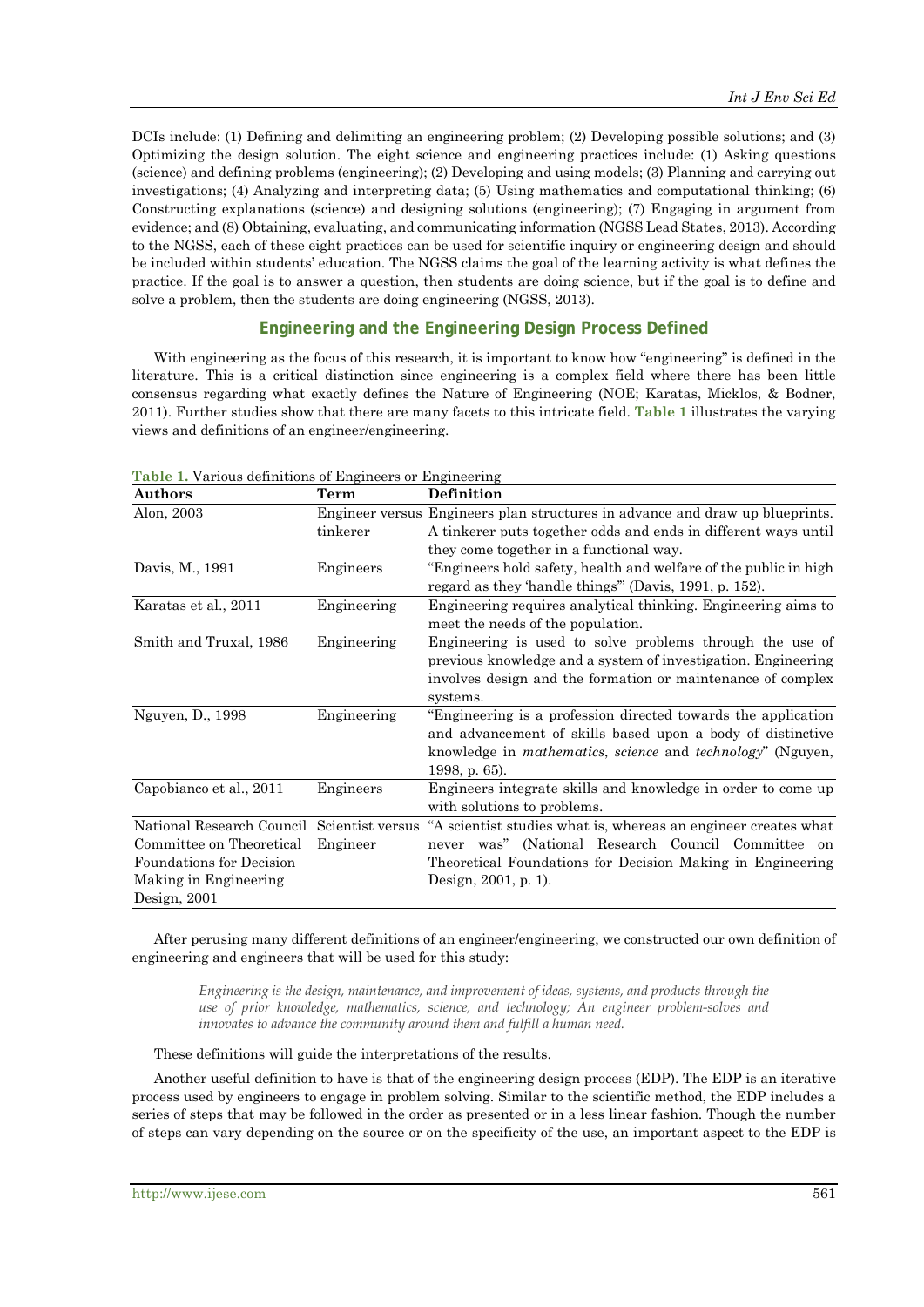that it's a repetitious process. Engineering is Elementary (EIE, 2018) presents the EDP with five steps; Ask, Imagine, Plan, Create, and Improve. They present the EDP as a circle with no definite beginning or end point, emphasizing that it is an iterative process that may repeat or loop back on itself. NASA Education presents a similar EDP, adding one more step, Test or Experiment, between Create and Improve, describing that students also need to test and evaluate their solutions (National Aeronautics and Space Administration, 2017). Regardless of the number of steps included or the order shown, the EDP is a useful description of the flexible, continuous approach to problem solving used by engineers.

The NGSS presents the engineering design more simply as three steps: Defining and Delimiting the Engineering Problem, Developing Possible Solutions, and Optimizing the Design Solution. These three steps can work together in an iterative process to address engineering design in grade band appropriate ways. For instance, in Grades K-2 the "emphasis is on thinking through the needs or goals that need to be met, and which solutions best meet those needs and goals" (NGSS Lead States, **Appendix I**, p. 3). In grades 3-5 students build on the idea of defining a problem to add more rigor to identifying and testing solutions; the iterative aspect is also emphasized as students are asked to optimize solutions by testing and adjusting them more than once. Specific criteria and constraints are added to engineering problems and engineering design in the middle grades (grades 6-8) which helps students connect the problem to the "larger context within which the problem is defined, including limits to possible solutions" (NGSS Lead States, **Appendix I**, p. 4). The high school grade band (grades 9-12) continues to add complexity to engineering design, asking students "to use mathematics and/or computer simulations to test solutions under different conditions, prioritize criteria, consider trade-offs, and assess social and environmental impacts" (NGSS Lead States, **Appendix I**, p. 5). With these definitions, guidelines, and societal engineering needs in mind, our study investigated the perceptions middle level teachers and students held concerning engineers and engineering.

# **METHODOLOGY**

#### **Research Questions and Measures**

This qualitative study investigated how Urban and Rural middle level science teachers and their students understand engineering. This research was conducted at two participating schools in Kentucky (one Urban and one Rural) through semi-structured student interviews (4 randomly selected; 2 boys and 2 girls, using the random-select option in Microsoft Excel, from each teacher), semi-structured teacher interviews (4 teachers total), and the Views of Nature of Engineering (VNOE; Kaya et al., 2017) survey and the Draw an Engineer Test (DAET; Knight & Cunningham, 2004) administered to all participating students. The teacher interviews included questions concerning differences (or not) between science and engineering, definitions of science and engineering, and professional development engineering experiences. The student interview questions involved differences (or not) between science and engineering and definitions of engineering. Follow-up probing questions were asked if needed.

The DAET was used to collect students' images of engineers. The VNOE was used to gauge students' understanding about engineers and engineering including their definitions of engineering, differentiation between engineering and other subjects, and thoughts of engineering as a career choice. Each data collection method was used to answer the research questions presented in this paper. See **Table 2** for a breakdown of the research questions, methods used to answer them, and coding methods to analyze the data.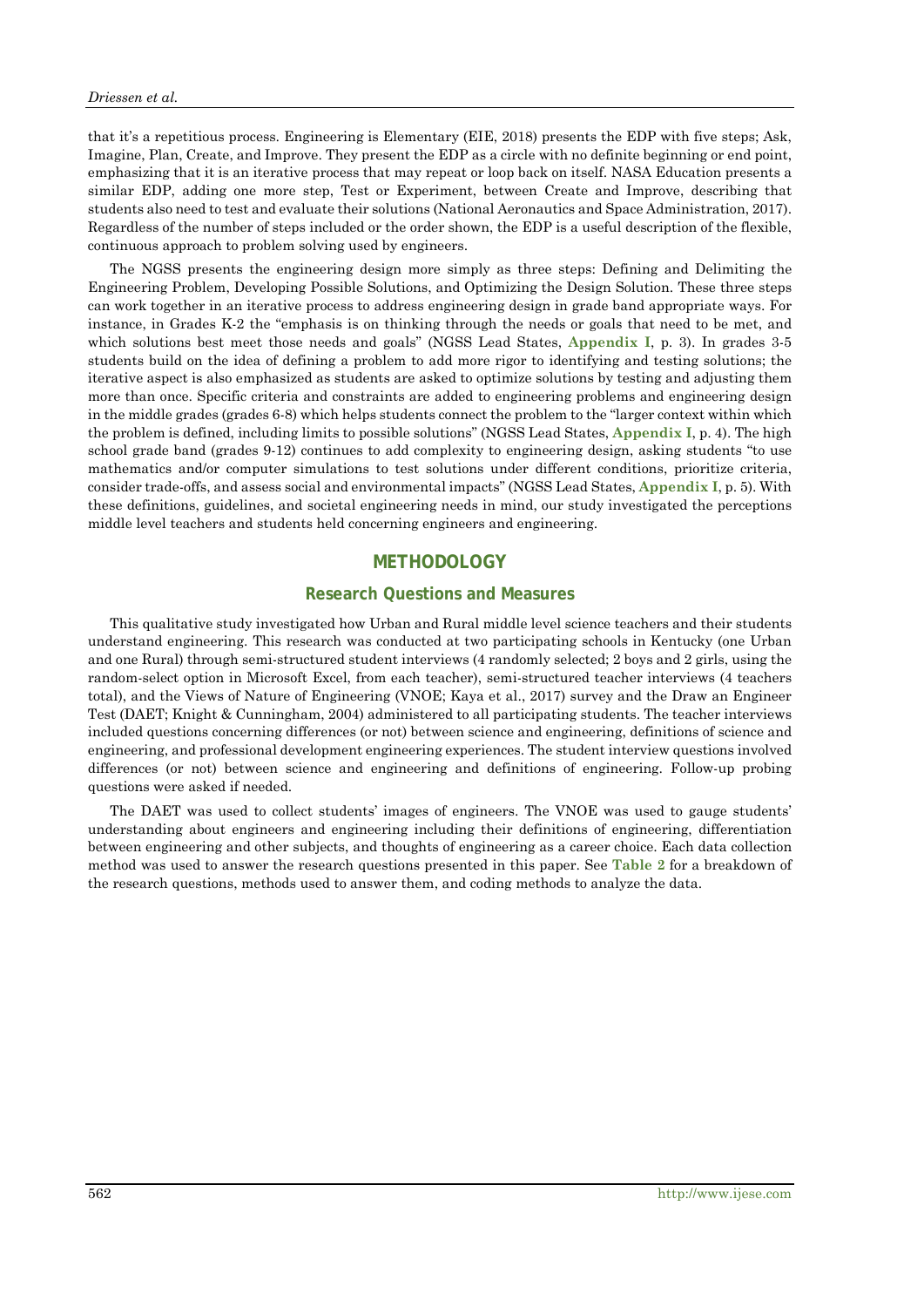| <b>Table 2.</b> Research Questions and Methods                                                                                                                             |                                                                                                                                                                                                                                |                                                                                                                                                                                                                                                       |  |  |  |
|----------------------------------------------------------------------------------------------------------------------------------------------------------------------------|--------------------------------------------------------------------------------------------------------------------------------------------------------------------------------------------------------------------------------|-------------------------------------------------------------------------------------------------------------------------------------------------------------------------------------------------------------------------------------------------------|--|--|--|
| Question                                                                                                                                                                   | Data Collection and<br>Instrumentation                                                                                                                                                                                         | <b>Coding Method</b>                                                                                                                                                                                                                                  |  |  |  |
| How do middle level science<br>students view engineers and<br>engineering?                                                                                                 | Views of Nature of Engineering<br>(VNOE) survey (all students),<br>the Draw an Engineer Test<br>(DAET; all students), and<br>student interviews (4 boys and 4 interviews)<br>girls from each of the four<br>teachers' classes) | VNOE responses were categorized. A<br>checklist was used to group student<br>DAET<br>certain<br>responses<br>into<br>categories (Fralick, 2009). Student<br>analyzed<br>for<br>were<br>recurring and dominant answers<br>(specific words or phrases). |  |  |  |
| 2. How do middle level science<br>teachers view engineers and<br>engineering?                                                                                              | Interviews                                                                                                                                                                                                                     | Teacher interviews were analyzed for<br>recurring and dominant answers<br>(specific words or phrases).                                                                                                                                                |  |  |  |
| 3. Do middle level Urban students Interviews, VNOE (Kaya et al.,<br>understand<br>engineering/engineers differently Cunningham, 2004)<br>than middle level Rural students? | 2017), and DAET (Knight $\&$                                                                                                                                                                                                   | The same methods used for research<br>question 1 were used here.                                                                                                                                                                                      |  |  |  |
| hold different understandings of VNOE<br>engineering/engineers than their<br>students?                                                                                     |                                                                                                                                                                                                                                | 4. Do middle level science teachers Teacher and student interviews; The methods used for research<br>question 1 and 2 were used to answer<br>this question.                                                                                           |  |  |  |

### **Participants**

Research subjects were seventh-grade students from two middle schools in Kentucky and their science teachers (2 from each school). Per the National Center for Education Statistics (2017) one school, based upon the location within a city with a population of more than 250,000 citizens, was labeled "big city," and the other school was labeled "distant town," as it was distantly located from the, "big city." Additionally, the "distant town," has a population less than 40,000 people (SuburbanStats, 2018). Those population criteria match those used by McCracken and Barcinas (1991) to label schools as Urban and Rural, respectively. Mirroring their definitions, the schools will be referred to throughout this paper as Urban rather than big city and Rural rather than distant town. The Urban school was one of 12 middle schools in its district while the Rural school was one of two middle schools in its district. Of note, the schools in this study were chosen for convenience as we had a previous relationship with the Urban school and the Rural school was conveniently located near one of the researchers. These schools were comparable in some respects, but they differ in others. The two schools were comparable as far as demographics (Urban: 77% Caucasian, 6.9% African American, 6.5% Asian, 5.7% Hispanic, and 3.1% multiracial; Rural: 84.5% Caucasian, 6.2% African American, 5% Asian, 5.5% Hispanic, and 3.2% multiracial) as well as by standardized science test scores (2013-2014 Kentucky Performance Rating for Educational Progress, K-PREP; see Table 3; Kentucky Department of Education, 2014). However, on the 2016-2017 K-PREP mathematics test, the Urban students performed much higher than the Rural students (see Table 4; Kentucky Department of Education, 2017). Also, the Rural school was a Title 1 school (the school had at least 40% of students enrolled from low-income families, and for that reason, it receives additional federal funding to help meet the needs of those students), but the Urban school was not (Kentucky Department of Education, 2017).

**Table 3** shows the 2012-2014 middle level K-PREP science scores for the entire state of Kentucky, the Rural and Urban schools in this study, and the district of each participating school. **Table 3** shows comparable scores between the two schools (Urban had higher scores for 2012-2013, but Rural had higher scores for 2013- 2014), and the delivery targets (annual goals set by each school) were similar for 2013-2014. Of note, according to two contacts in the division of accountability data and analysis for the Kentucky Department of Education, science has not been assessed from 2014-current in the elementary/middle levels due to changes in standards (the adoption of NGSS) and testing methods (Hill & Wickizer, personal communication, June 5, 2018). For that reason, only 2012-2014 science scores were available and included in **Table 3**.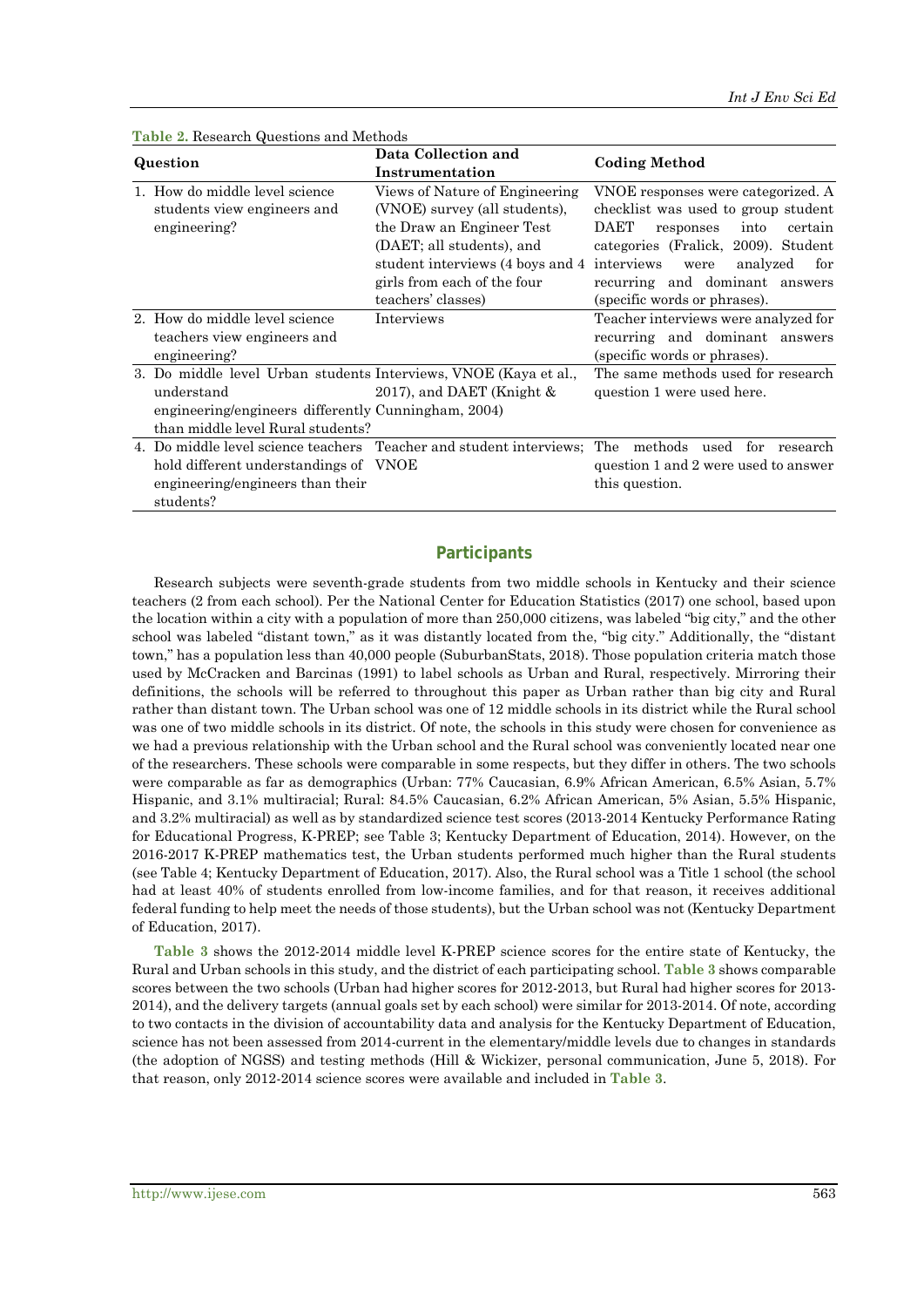|                     |        | 2012-2013 |                 |      |              |        | 2013-2014 |                 |      |              |
|---------------------|--------|-----------|-----------------|------|--------------|--------|-----------|-----------------|------|--------------|
|                     | School |           | <b>District</b> |      | <b>State</b> | School |           | <b>District</b> |      | <b>State</b> |
|                     |        | R         |                 | R    |              |        |           |                 |      |              |
| Delivery<br>Target  | 81.7   | 67.2      | 70.1            | 66.9 | 65.6         | 70.1   | 70.8      | 73.4            | 70.6 | 69.4         |
| <b>Actual Score</b> | 68.5   | 59.1      | 63.2            | 59.6 | 61.2         | 66.9   | 77.0      | 63.1            | 70.8 | 64.2         |
| Met Target          | No     | No        | No              | No   | No           | No     | $\rm Yes$ | No              | Yes  | No           |

**Table 3.** Urban and Rural Science – Percentage Proficient/Distinguished (On State Standardized Test) Annual Goals versus Actual Achievement (Kentucky Department of Education, 2014)

**Table 4.** Urban and Rural Mathematics – Percentage Proficient/Distinguished (On State Standardized Test) Annual Goals versus Actual Achievement (Kentucky Department of Education, 2017)

|                    | 2014-2015 |      |                 |      |      |              | 2015-2016 |      |                 |      | 2016-2017    |        |      |                 |      |              |
|--------------------|-----------|------|-----------------|------|------|--------------|-----------|------|-----------------|------|--------------|--------|------|-----------------|------|--------------|
|                    | School    |      | <b>District</b> |      |      | <b>State</b> | School    |      | <b>District</b> |      | <b>State</b> | School |      | <b>District</b> |      | <b>State</b> |
|                    |           | R    | U               | R    |      | U            | R         | U    | R               |      | U            | R      | U    | R               |      |              |
| Delivery<br>Target | 67.5      | NA.  | 54.9            | 53.7 | 47.8 | 71.1         | 46.8      | 59.9 | 58.9            | 53.6 | 74.7         | 52.7   | 64.9 | 64.0            | 59.4 |              |
| Actual<br>Score    | 61.9      | 40.9 | 47.4            | 39.8 | 42.8 | 64.2         | 44.0      | 49.0 | 50.5            | 47.0 | 67.8         | 44.7   | 49.6 | 51.7            | 47.0 |              |
| Met<br>Target      | No        | NА   | No              | No   | No   | No           | No        | No   | No              | No   | No           | No     | No.  | No              | No   |              |

**Table 4** shows the 2014-2017 middle level K-PREP Mathematics scores for the participating Urban and Rural schools, the district of each participating school, and the state of Kentucky. As can be seen in **Table 4**, the Urban school, on average, outperformed, in actual scores, the Rural school in mathematics for every year included in the table. For example, for the last year shown, 67.8% of participating Urban students were classified as proficient or distinguished in mathematics compared to 44.7% of participating Rural students. The Urban school, on average, also set higher annual goals (i.e. delivery targets). This is contrary to the actual scores and annual goals in science between the two schools where those were comparable.

## **RESULTS**

We begin this section with the teacher interviews followed by the student interview data, student VNOE assessment discoveries, and DAETs. The teacher interviews (see **Table 5**) highlight teacher science and engineering knowledge, teacher thoughts on the differences between science and engineering, teacher experience with engineering professional development (PD), and teacher practices on the differentiation between engineering and science in the classroom. Student interviews concerned student knowledge of engineering and the difference between engineering and science. Student highlighted VNOE questions focus on engineering knowledge, how engineering is different from other subjects, the engineering design process, and previous thoughts about working as an engineer. Student DAETs focus on gender of drawn engineers and the inferred actions of each drawn engineer.

#### **Teacher Interviews**

Teacher interviews were conducted during the teachers' free time, which included planning hours and after school hours. These interviews lasted anywhere from around 10 to 30 minutes. The most illuminating responses came from the following questions: (1) What kinds of professional development have you received regarding engineering, if any?; (2) What do you know about science?; (3) What do you know about engineering?; (4) What is the difference, if any, between science and engineering?; and (5) Do you differentiate between science and engineering for your students? See **Table 5** for each of the four teachers' responses to questions 1, 2, and 3. Teacher responses to questions 4 and 5 are explained in the narrative.

All teachers reported having previously received professional development (PD) for teaching engineering. However, one of the Rural teachers noted she had only received approximately 10 minutes of PD directly related to engineering, and this was in the form of building a car. The male Rural teacher noted he received extensive PD training in teaching engineering for the last five years. The two Urban teachers participated in a PD program with a focus on chemistry and an engineering component tied throughout. However, Urban teacher 2 noted this was additional PD she, "sought out," for herself.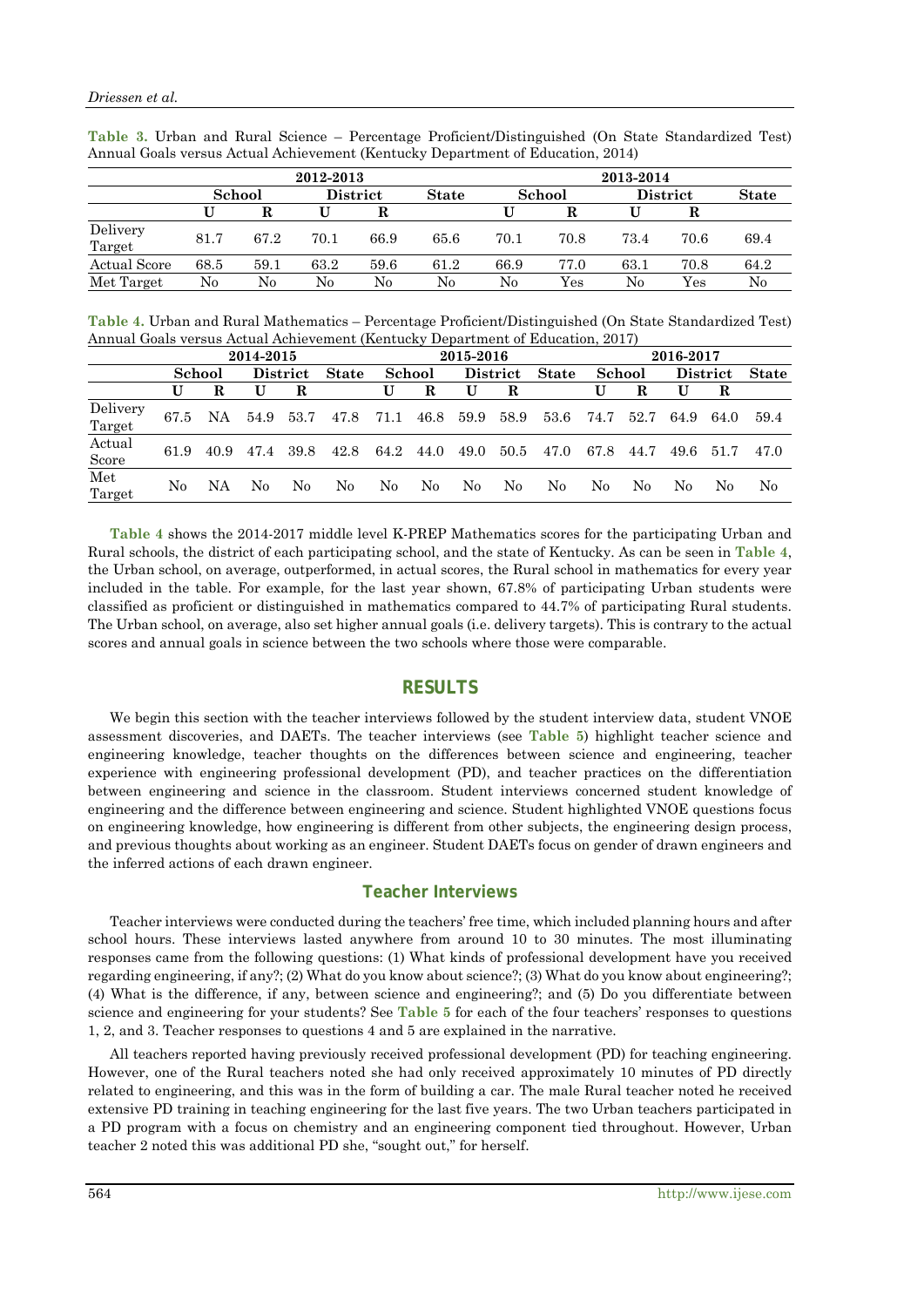|                                                                                                                       | Rural                                                                                                                                                                                                        | <b>Rural School</b>                                                                                                                                                           | Urban School Teacher 1                                                                                                                                                                                                                                                                                                                                                                                                                                  | Urban School                                                                                                                                                                                                                     |
|-----------------------------------------------------------------------------------------------------------------------|--------------------------------------------------------------------------------------------------------------------------------------------------------------------------------------------------------------|-------------------------------------------------------------------------------------------------------------------------------------------------------------------------------|---------------------------------------------------------------------------------------------------------------------------------------------------------------------------------------------------------------------------------------------------------------------------------------------------------------------------------------------------------------------------------------------------------------------------------------------------------|----------------------------------------------------------------------------------------------------------------------------------------------------------------------------------------------------------------------------------|
|                                                                                                                       | <b>School Teacher 1</b>                                                                                                                                                                                      | Teacher 2 (Female)                                                                                                                                                            | (Female)                                                                                                                                                                                                                                                                                                                                                                                                                                                | <b>Teacher 2</b>                                                                                                                                                                                                                 |
|                                                                                                                       | (Male)                                                                                                                                                                                                       |                                                                                                                                                                               |                                                                                                                                                                                                                                                                                                                                                                                                                                                         | (Female)                                                                                                                                                                                                                         |
| What kinds of<br>professional<br>development (PD)<br>have you received<br>regarding<br>engineering $(E)$ , if<br>any? | I've done that<br>(headed a cadre<br>about NGSS) for<br>five years. We<br>explored E,<br>different things we<br>could do with our<br>students and<br>how to actually<br>incorporate E into<br>our classroom. | The only E thing we<br>type of E PD I've had,<br>and that was like 10<br>minutes of the whole<br>PD.                                                                          | All of the project-based learning<br>did was maybe build a professional developments that we<br>car. That was the only have done where we developed our<br>own units. There was the<br>Engineer's panel and all that they<br>brought in. We've had some<br>trainings this year on cross-cutting optional, if you<br>concepts and bringing in, like,<br>modeling and patterns and all<br>that.                                                           | Last year, I think<br>that we had a PD<br>where it was a<br>kind of county<br>wide thing, but it<br>was, of course,<br>wanted to come.<br>where we talked<br>about the E<br>standards and how<br>we can best<br>implement those. |
| about science (S)?                                                                                                    | What do you know S is understanding.<br>It's learning. It's<br>making sense of<br>the world. S is<br>what allows us to<br>grow as a society.                                                                 | I believe S is things<br>we do in our everyday<br>lives. We have to<br>know how things<br>workYou have to be<br>able to observe. You<br>have to be able to use<br>your senses | Well, everything is S. Everything<br>has energy, and everything that<br>you do takes forces. Every single<br>thing that we do is S.                                                                                                                                                                                                                                                                                                                     | I see S in<br>everything.                                                                                                                                                                                                        |
| What do you know E, you basically<br>about engineering<br>$(E)$ ?                                                     | have a problem;<br>you try to solve it.<br>If it doesn't succeed<br>the first timeyou<br>go back and you do<br>it 'til you can solve<br>that problem.                                                        | I think it is having a<br>as building or<br>something like that.                                                                                                              | We make models I say okay now Architects design it<br>problem and solving it it's your turn and have them build<br>in a creative way such something. Sometimes they create<br>it just based on what they know<br>and for our house. They are<br>building a thermal house from a,<br>and all the houses are going to look Engineers are<br>the same they will all be covered<br>the same way. What they are E is<br>the type of insulation that goes in. | and the engineers<br>are who are in<br>charge of all of the<br>products and<br>putting it together.<br>problem solvers.                                                                                                          |

**Table 5.** Rural and Urban Teacher Interview Excerpts

The teacher interviews showed that all teachers thought engineering was different from science and gave similar reasoning. For example, Rural school teacher 1 stated "Engineering is the application of science." This was a very similar response to the statement given by Rural school teacher 2: "I think you can't have engineering without science, but I think that there are some applications in science without engineering." Urban school teacher 1's response was slightly different as it noted the close relationship between engineering and science. Specifically, Urban school teacher 1 said, "I think they are very closely related, but I think science is more everyday around you… I think of engineering as more of the planning/building/design." While Urban school teacher 1 responded slightly differently than Rural teachers 1 and 2, Urban school teacher 2 responded similarly to the former 2 teachers with the following: "I think, like, science is a broad area of knowledge, and engineering is using that knowledge to apply and make changes to the world around you."

Even though all of teachers personally differentiate between science and engineering, only one of the teachers (Rural Teacher 2) reported differentiating between science and engineering within their classrooms. Specifically, when asked the question: *"Do you differentiate between science and engineering while teaching your students?"* the other three teachers reported they do not necessarily differentiate between the two in practice. For example, Rural teacher 1 responded, "Not really… because they flow into each other." Echoing this statement are those made by Urban teachers 1 and 2. Specifically, Urban teacher 1 stated, "I don't specifically," while Urban teacher 2 expressed, "I try not to because I don't want them to necessarily think that they're two separate entities." The one teacher who did express differentiating between the two to their students stated, "I do differentiate. I tell them it's a blurred line and that it's all interconnected" (Rural Teacher 2).

In summation, the main teacher interview findings showed, overall, (1) teachers have had a wide range (5 minutes to five years) of engineering education professional development (see **Table 5**); (2) 3 of the 4 teachers defined engineers as problem-solvers (see **Table 5**); (3) All teachers thought engineering was different from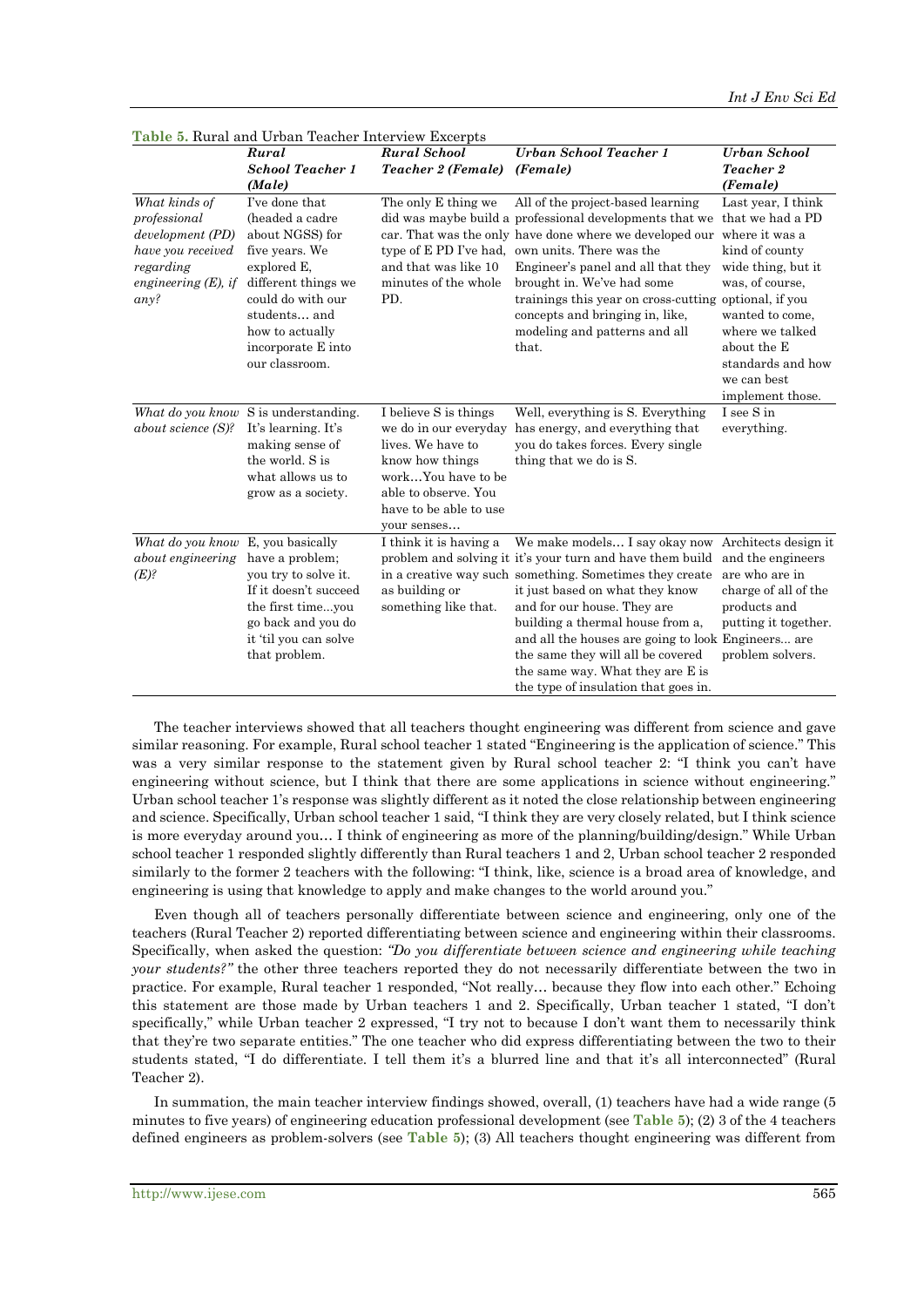science in some aspect; (4) and 3 of the 4 teachers did not differentiate between science and engineering within their classrooms.

## **Student Interviews**

In order to gauge students' perspectives beyond the VNOE and DAET, we chose to interview two girls and two boys from each of the respective teachers' classrooms (all were randomly selected). The students were prompted with specific questions and phrases that concerned student knowledge of engineering, science, and the difference between engineering and science. See **Table 6** for the highlighted student interview questions and excerpted answers. Student interviews were conducted during the students' regular school day. All interviews were filmed and transcribed.

| Table 6. Urban and Rural Student Interview Excerpts |  |  |
|-----------------------------------------------------|--|--|
|-----------------------------------------------------|--|--|

|       |                         | What is Engineering (E)? / What do you<br>know about E?                                                                                                                         | What is the difference between Engineering (E) and<br>Science (S)?                                                                                                                                                                                                                                          |
|-------|-------------------------|---------------------------------------------------------------------------------------------------------------------------------------------------------------------------------|-------------------------------------------------------------------------------------------------------------------------------------------------------------------------------------------------------------------------------------------------------------------------------------------------------------|
|       | 1                       | So my sister's husband is an environmental<br>engineerwhat he does is he tests the water,<br>test the air for pollution keeps Toyota in<br>check so they don't pollute so much. | E you do more hands on than S becauseE isn't really like a<br>class. S you can have a class and you can learn more. E is more<br>like a kind of job.                                                                                                                                                        |
|       | $\,2$                   | To solve problems and like if I need to get<br>something I can like build something in order<br>to get it.                                                                      | S is like trying to figure out everything E is building things.                                                                                                                                                                                                                                             |
|       | $\boldsymbol{3}$        | Umm, you build things.                                                                                                                                                          | S involves E and E involves S.                                                                                                                                                                                                                                                                              |
|       | $\overline{\mathbf{4}}$ | When you build something, you'll need, like,<br>blueprints, materials, and stuff.                                                                                               | No response.                                                                                                                                                                                                                                                                                                |
| Urban | $\overline{5}$          | you make something for any purpose really,<br>but, like, it's you're building something and<br>designing something                                                              | S is not as hands on because, again, it's the techniquekind of way<br>you build something and the reasoning, you know, the big idea<br>behind how you're going to build something.                                                                                                                          |
|       | 6                       | You build things.                                                                                                                                                               | S is where you figure out what's going on like cold water and hot<br>water mixed together if it would make warm water, and E would<br>be like you build something and see if it works.                                                                                                                      |
|       |                         | Like building buildings and bridges and stuff,<br>and just basically any landscaping stuff.                                                                                     | E is more like ideas and building it, and S is the knowledge to<br>know what's going to work and stuff.                                                                                                                                                                                                     |
|       | 8                       | model And your ideas come to life                                                                                                                                               | A design process where you have an idea and E is when you have an idea and there is still S behind it. But it is<br>you make a blueprint and then you do a more blueprints and ideas coming to life. I think S is a fact and<br>you cannot change it.                                                       |
|       | 1                       | I don't know, not really a whole lot, I can't<br>think of any specific machines                                                                                                 | Um. I don't really know actually. I think there is a difference.                                                                                                                                                                                                                                            |
|       | $\overline{2}$          | Don't they work with like technology?                                                                                                                                           | Like S is moreWell, not really because E has to do with S. They<br>are both like experiments kind of. I don't know. It's like both having<br>to do with experiments and stuff.                                                                                                                              |
|       | 3                       | I don't really know a lot.                                                                                                                                                      | S is more likeone of the labs we did where we it's called<br>elephant toothpaste and it had this foamy stuff and you combine<br>chemicals and E I don't think you combine a lot of chemicals and<br>do chemistry and all that.                                                                              |
|       | 4                       | I don't really know anything about E.                                                                                                                                           | Kind of yeah because E they do more of like making some things<br>and seeing if they'll like work and if they don't like finding the<br>problem and fixing it. And S is the ways you get it to work. The<br>energy behind it and the ways you make it balance.                                              |
| Rural | 5                       | I've not heard of it a lot but, I don't know,<br>not really.                                                                                                                    | S is well, E is like you've gotta do stuff I don't know. But<br>in S is like where you can learn stuff likeabout something and<br>everything.                                                                                                                                                               |
|       | 6                       | I don't know if I'm correct, I think of<br>everything really.                                                                                                                   | S and E are pretty close You can't just build something without<br>knowing a little bit of S. Like bridges. We just learned that there<br>are little gaps between the metal-it's because when things heat<br>up they expand so that if there wasn't those gaps they would<br>expand and break the bridge    |
|       |                         | Nothing.                                                                                                                                                                        | When I think of S it's like chemicals and stuff, when I think of E I<br>think of like bridges. And I guess you kind of need like S to uh<br>build a bridge I guess.                                                                                                                                         |
|       | 8                       | All I know is [The student hesitated and<br>then did not respond]                                                                                                               | Um, no. Not much of a difference there's a lot of E involved in S.<br>If I said there was one difference it would be that uh S uh revolves<br>um around um like the um more in depth uh of how like everything<br>like um on a molecular level how it works and E is more just like<br>the basics of power. |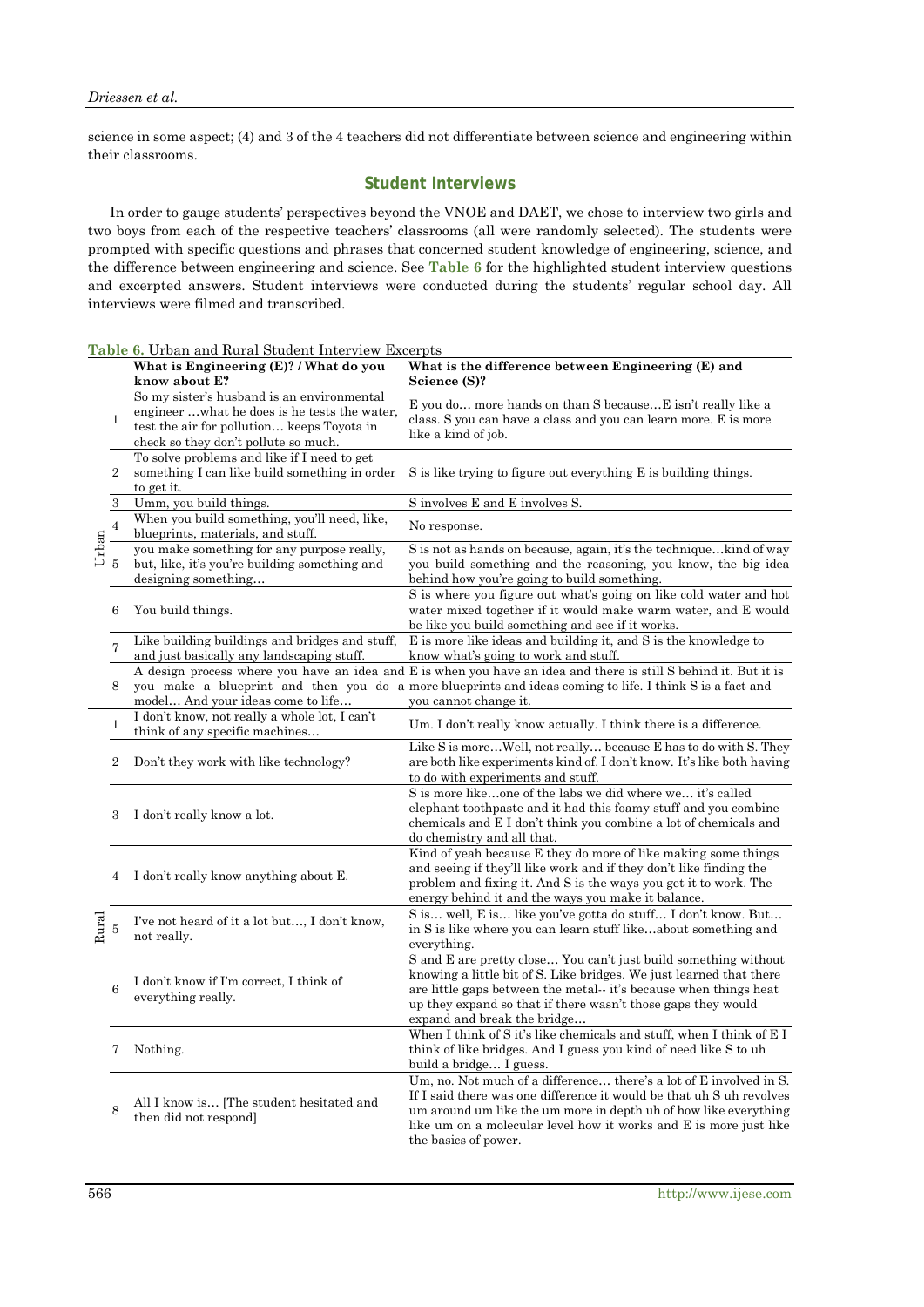In **Table 6**, student responses were edited for relevance and space. Further questions, probing or otherwise were also asked. However, not all of these were especially revealing or necessary for the purposes here.

During the student interviews, there was an obvious difference between the two populations. The Rural students had much more trouble producing responses to the question "What is the difference between science and engineering?" This was demonstrated by vague Rural student responses such as "Um. I don't really know actually… I think there is a difference," or, "science is...well, engineering is... like you've gotta do stuff... I don't know. But... in science is like where you can learn stuff like. About something and everything," while the Urban student group gave much clearer explanations of their thinking. For example, one Urban student stated, "science is like trying to figure out everything; engineering is building things." Another Urban student explained, "Well, science is not as hands on because, again, it's the technique, like, the kind of way you build something and the reasoning, you know, the big idea behind how you're going to build something. Engineering is like building something, the technique of it, and, you know, what you use to do it and how you use those materials." This additionally exemplified the finding that of the students interviewed, all of the Urban school students noted differences between the two, whether they match our definitions of engineering/an engineer or not, while only 4 of the 8 Rural school students differentiated between the two as well and gave an explanation for why/how they are different (see **Table 6**).

In summation, the main finding from the student interviews was: there were differences between the interviewed Rural and Urban students as Rural students responded "I don't know" somewhere in their answer to both the question "What is the difference between science and engineering?" (3 of 8 Rural) and the question "What is engineering/What do you know about engineering," (5 of 8 Rural), while 0 of 8 of the interviewed Urban students stated "I don't know" in response to either question (see **Table 6**).

#### **Student VNOE Surveys**

The VNOE survey was given to all consenting students and was administered within students' regularly scheduled science class. Urban students took the survey using technology such as computers, iPads, and laptops while Rural students took the survey on paper due to technology limitations within the school. After these were collected and reviewed, five questions from the VNOE were highlighted: (1) What is an engineer? What does an engineer do?; (2) How is engineering different from other subjects?; (3) What type of job or jobs do you think you might want to do when you grow up?; (4) Have you ever thought about being an engineer?; and (5) Have you ever heard of the engineering design process? After these questions were examined, the answers were coded and categorized by two of the researchers. The researchers then compared categories and results. Certain categories (see **Figure 1** and **2**) were selected. After that, 3 researchers separately coded all student answers into the agreed upon categories. These results were then compared. Interrater reliability was first established between 75 – 90% during first round of coding, but after discussion interrater reliability was 99% for all question responses. The highest frequency responses from the VNOE assessments are included in **Figures 1**, **2**, **3**, and **4**, for the first two questions and the last two questions respectively.

**Figure 1** illustrates the top ten highest response categories to the questions "What is an engineer? / What does an engineer do?" Since some responses fit into more than one category, they were coded into all of the categories they fit. A little more than half of the Rural (54.64%) and the Urban (57.02%) students submitted a response that was categorized into the highest frequency category of make/build. A slightly smaller portion of the students (47.42% of Rural students and 43.80% of Urban students) wrote an answer that was categorized into the second most popular category of invent/design/create.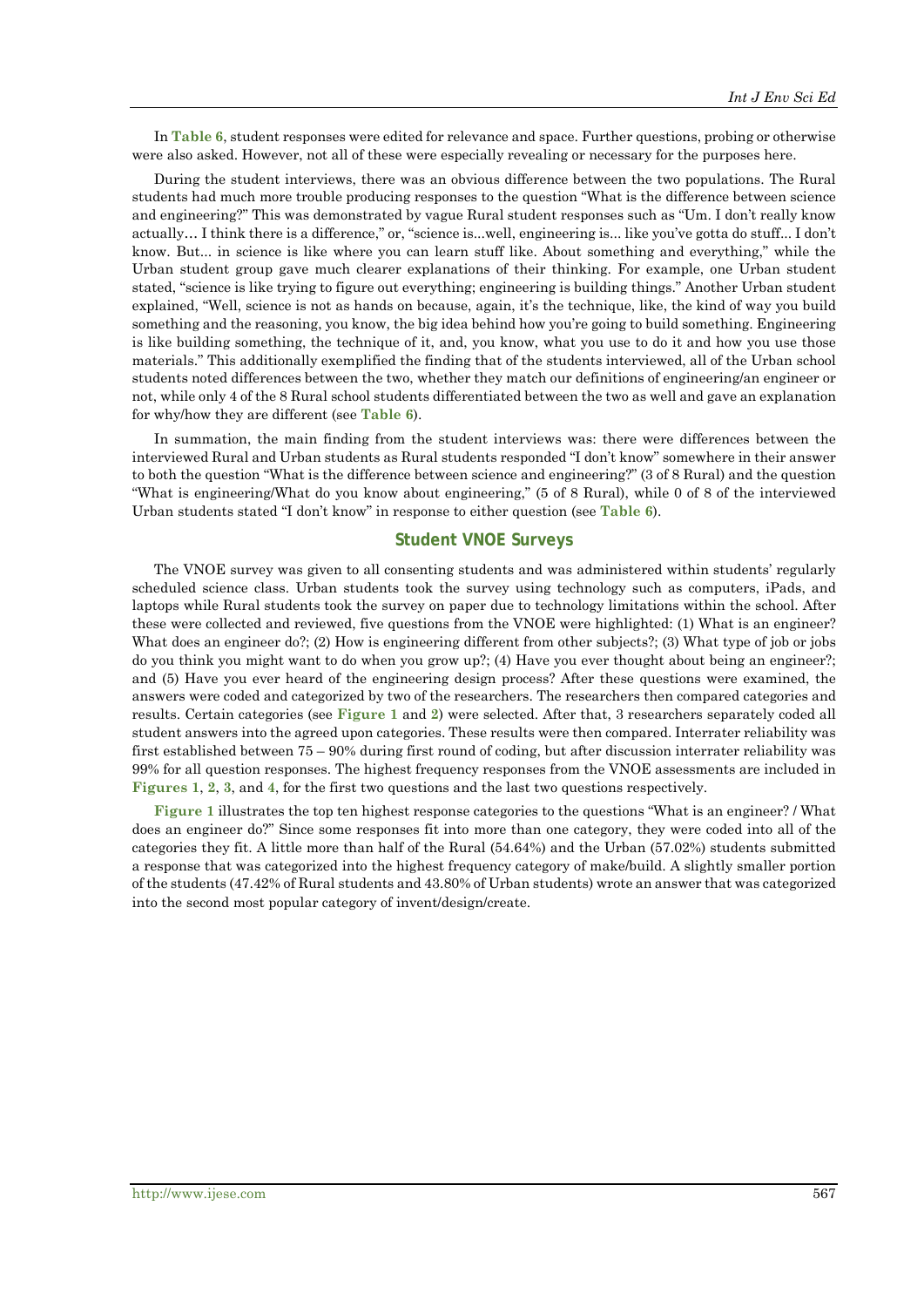

**Figure 1.** Categorized student responses to the question, "What is engineering? What do engineers do?"





In terms of student VNOE responses concerning the question "How is engineering different than other subjects" (see **Figure 2**), there were two main differences between the Urban and Rural populations: (1) more Rural students (23.71%) than Urban (14.88%) reported answers categorized as create/design/invent as the difference between engineering and other subjects, and (2) more Urban students (16.53%) than Rural (10.31%) thought engineering was different than other subjects because it combines all subjects. Urban students responded with a slightly higher frequency to the make/build and uses science/math categories than Rural students. See **Figure 2** for other selected categories by population.

The responses to the VNOE survey question, "What type of job or jobs do you think you might want to do when you grow up?" were coded into categories. If a student listed only STEM job(s), or listed STEM and Non-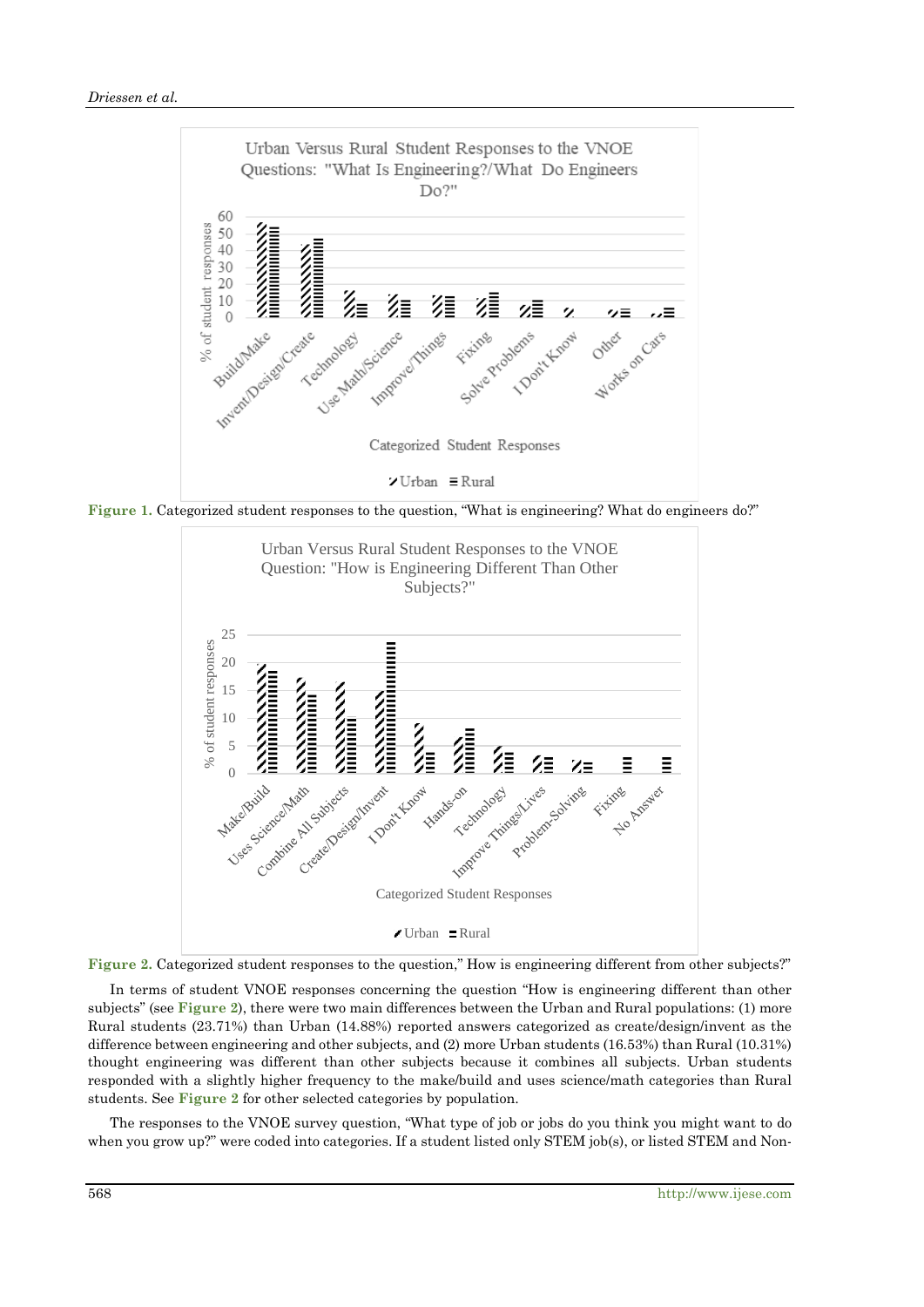

**Figure 3.** Categorized student responses to the question, "Have you ever thought about being an engineer?"

STEM jobs (e.g. ballerina and pediatrician) then this response was coded into the "STEM" category. If a student listed only Non-STEM job(s) then this response was coded into the "Non-STEM" category. If a student answered this question with, "I don't know," or, "undecided," then their answer was coded into the "Undecided" category. The number of times each category was represented for each group was divided by the total number of responses. The Urban student data showed 61.74% of students listed at least one STEM career, 37.39% listed only Non-STEM careers, and 0.87% reported they were undecided on a future career. The Rural student data showed 57% of students listed at least one STEM career, 39.79% chose only Non-STEM careers, and 3.23% noted they were undecided on a future career. Of the students who offered at least one STEM career of interest, working in the medical field (e.g. pediatrician, nurse, physical therapist, doctor) was the most popular for both the Rural (25.8%) and Urban (20%) students. The second most common STEM career chosen, for both Urban and Rural students, was engineering (17.39% and 11.81%, respectively). A minority of students in both groups saw themselves becoming an engineer in the future.

**Figure 3** shows the majority of both student populations have not thought about being an engineer. Specifically, 59.50% of Urban students and 65.59% of Rural students have not thought about being an engineer. On the other hand, 40.50% and 34.41% of Urban and Rural students, respectively, reported they have thought about being an engineer. There were no major differences between the student population responses.

**Figure 4** shows the majority of both student populations (Urban and Rural) have not heard of the engineering design process (EDP). Specifically, 78.51% of Urban students and 82.80% of Rural students have not heard of it.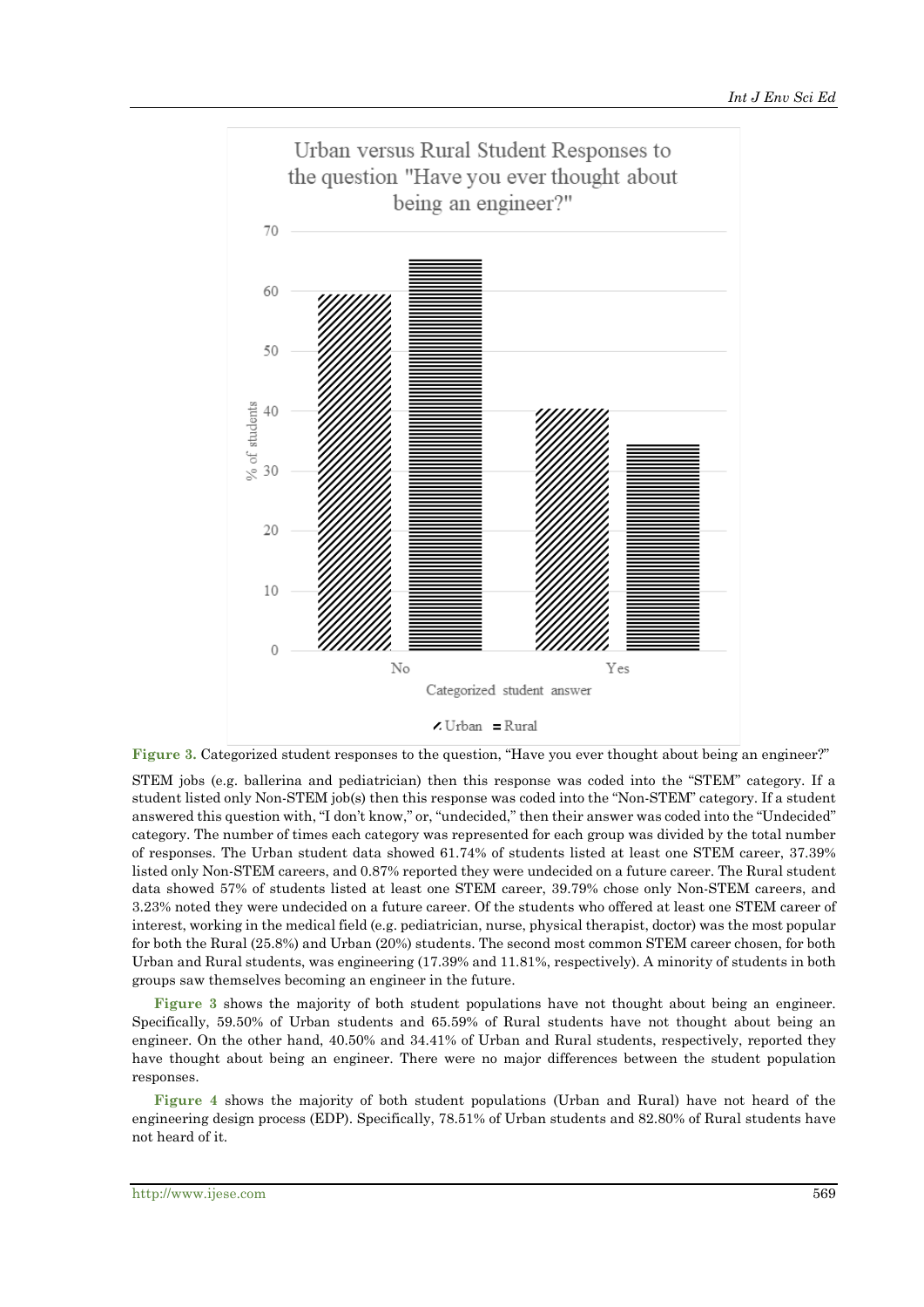

**Figure 4.** Categorized student responses to the question, "Have you ever heard of the engineering design process?"

### **DAET**

Part of the regular VNOE survey for students included a prompt to draw an engineer. The DAET consisted of a piece of paper printed with the prompt: "draw a picture of an engineer"; a large empty square box in which to draw an engineer in, and a few lines following the prompt: explain the drawing. It is important to note a difference between the DAET ("draw a picture of an engineer") used in this research and the DAET ("draw a picture of an engineer at work") developed by Knight and Cunningham (2004). The DAET portion was then coded, using the checklist constructed by Fralick et al. (2009). Three researchers coded this data with an interrater reliability of 97%.

The DAET results consisted of 71 Rural and 73 Urban student responses. **Figure 5** shows examples of the type of drawings that students drew and how they were classified into the various categories of inferred actions. The top left image in **Figure 5** represents an example where we coded the inferred action of building/making/fixing due to the student's explanation stating "My dude is building a new bridge in NC." The drawn engineer was labeled as male since the student labeled their engineer as a, "dude," in the explanation of the drawing. The top right image in **Figure 5** represents a student example with a coded inferred action of driving machinery due to the student noting the engineer was, "a person driving a forklift." Due to the lack of pronouns used, this engineer was classified as unknown gender. The bottom left image in **Figure 5** represents a student example with a coded inferred action of designing/inventing by an engineer with an unknown gender where the student explained, "A person that sees a problem and comes up for a solution or answer." Finally, the bottom right image in **Figure 5** illustrates an engineer with no inferred action and unknown gender; the student wrote, "Engineers hold all the information they need to know in their heads. They have tools that help them create things. Anybody could be an engineer, so I drew one as an average person."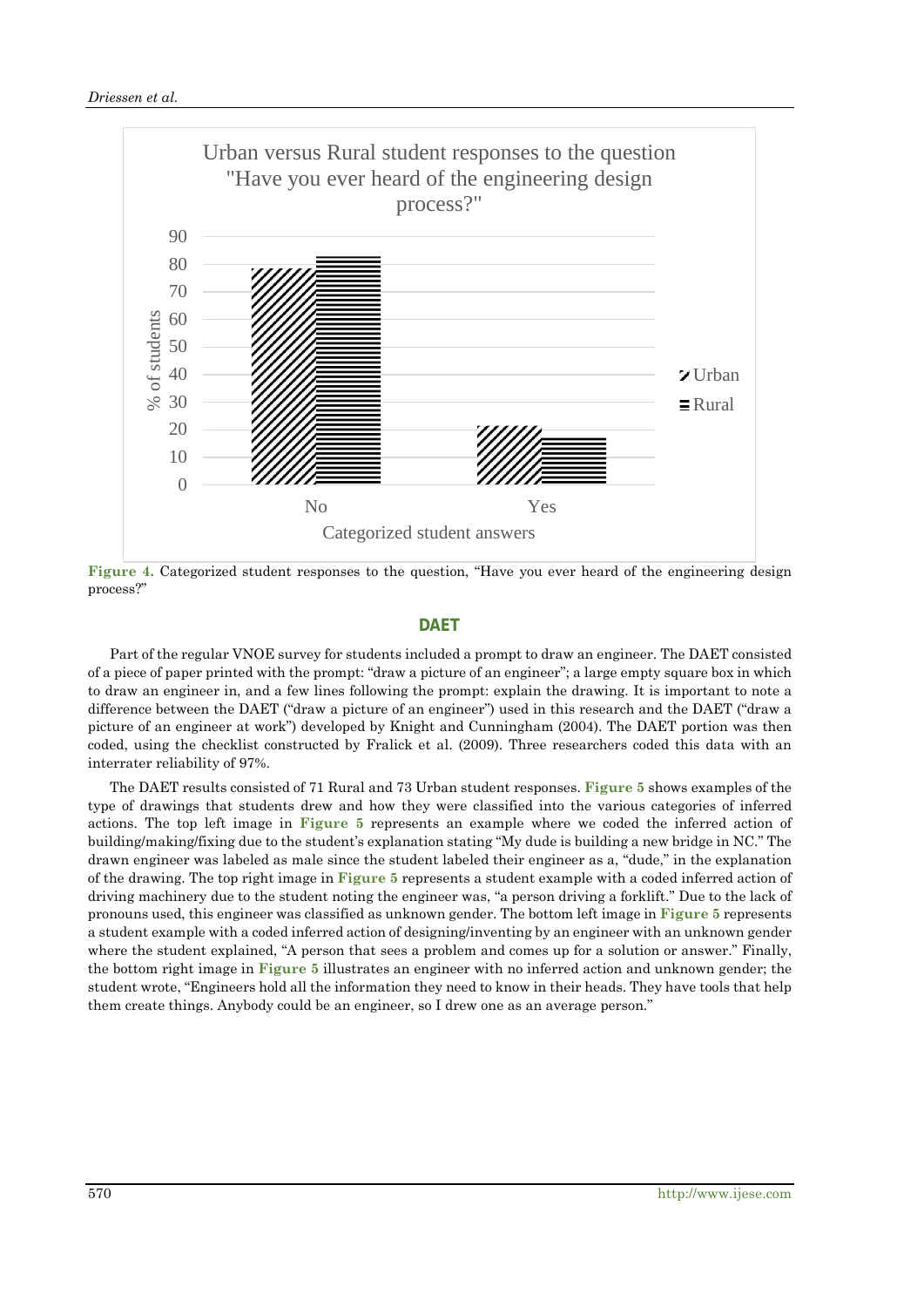

**Figure 5.** Examples of DAETs sorted into different inferred action categories.

Despite analyzing the DAET under many different lenses, the most telling data concerned the actions the students drew their engineers performing as well as the gender of the engineers drawn. These results can be found in **Figures 6** and **7**, respectively.

**Figure 6** shows 51% of the Urban students and 45% of Rural students drew an engineer with an inferred action categorized into the making/fixing/working with hands category and the second highest action inferred for both populations was designing/inventing/creating products.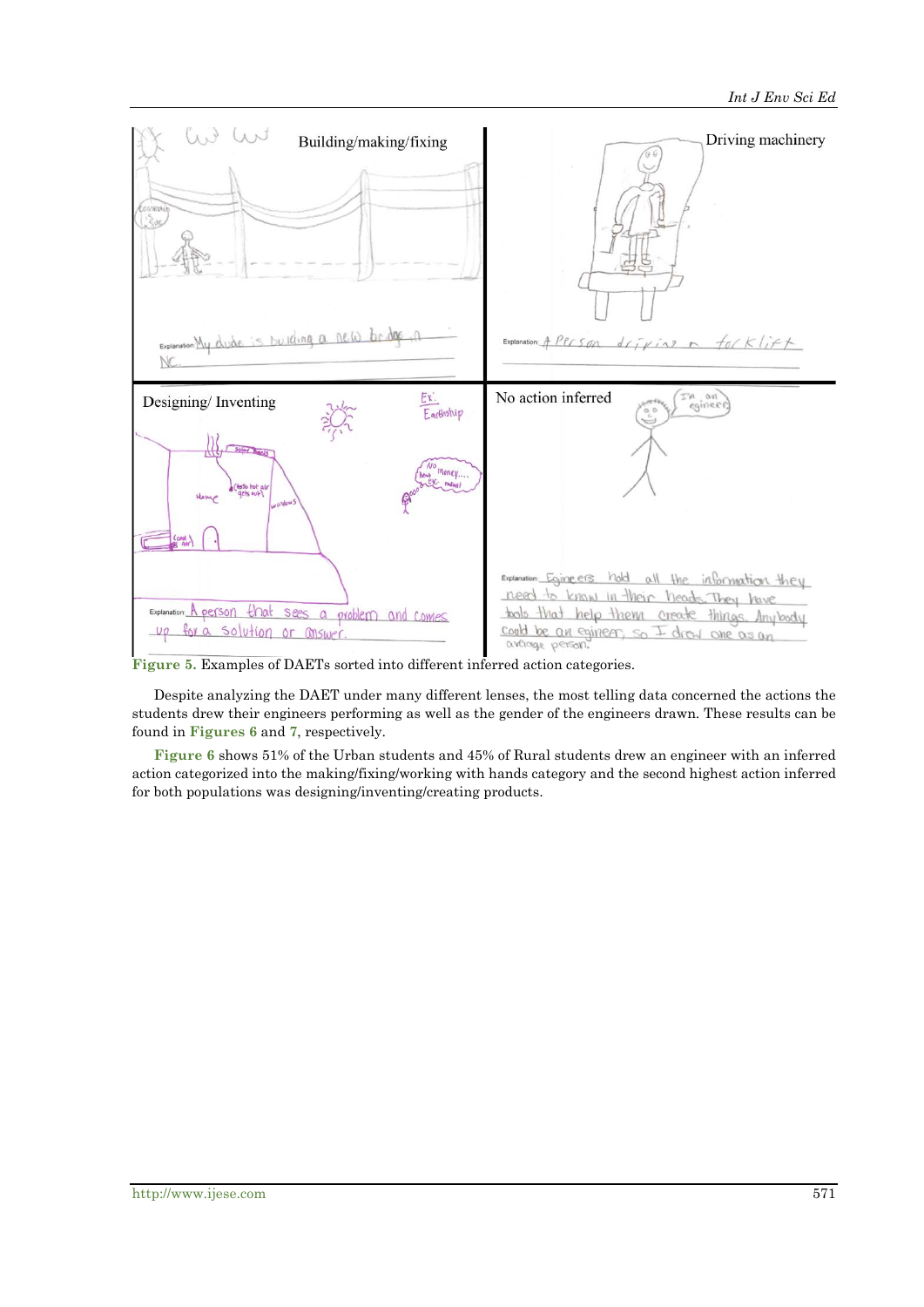### *Driessen et al.*



**Figure 6.** Engineer actions - from the DAET



**Figure 7.** Genders of drawn engineers from the DAET.

It is important to note, the DAETs were analyzed without assumption. For example, as for the results in **Figure 7**, it was not assumed an engineer was male or female based on anything other than the descriptive pronouns of, "he/him/his," "she, her, hers," typically male/female names, or facial hair (indicating a male). For example, gender was not assumed to be male just because an engineer with short hair was drawn. It was also not assumed a drawn engineer was female just because of drawn long hair. This method of analysis led to 54.79% and 50.7% of drawn engineers with an unknown gender, 20.55% and 29.58% of drawn engineers with a male gender, 20.55% and 4.23% with no human drawn, and 4.11% and 15.49% of drawn engineers with a female gender, for Urban and Rural student populations, respectively. Of note, no human drawn means there was no engineer drawn at all; an example of this could consist of only a car being drawn.

# **DISCUSSION**

In this study, we examined Urban and Rural middle level science teacher and student views of engineering and engineers. The findings of this study were derived from the teacher interviews, student interviews, student VNOE surveys, and student DAETs. This section begins with discussing how teachers in this study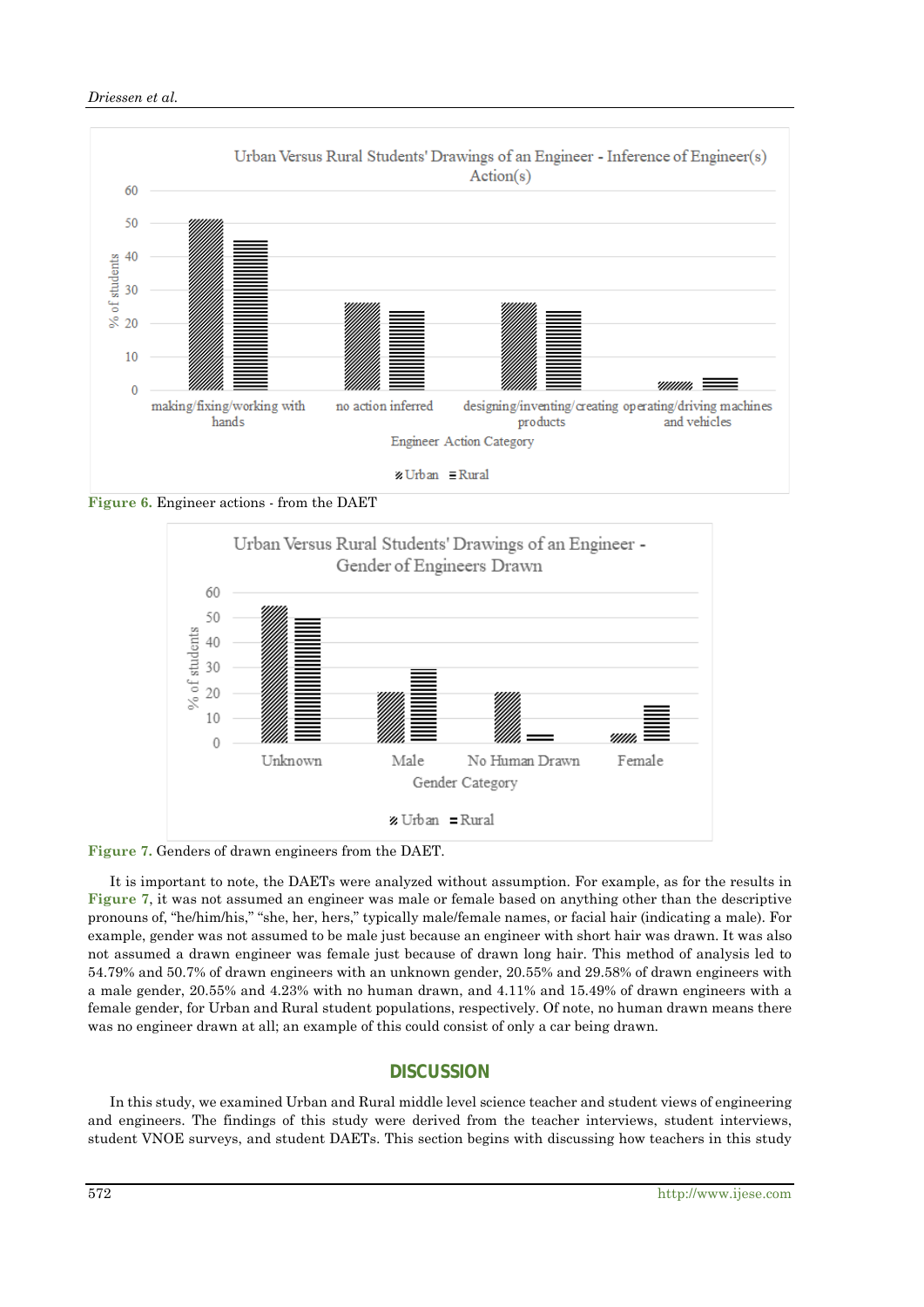viewed engineering. It then transitions into examining student views of engineering. Finally, the discussion ends with a comparison of both student and teacher views to the NGSS engineering practices and disciplinary core ideas (DCIs).

# **Teacher Views of Engineering**

The teachers interviewed in this study overwhelmingly viewed engineers as problem-solvers. This is in partial agreement with our definition of engineers and engineering; the teacher definitions were not complete due to missing crucial components such as innovation and the use of mathematics, science, and technology. However, teachers were not afforded the opportunities to fill out the VNOE or the DAET like their students and if given this opportunity, then we, most likely, would have seen more complete definitions.

This study also found that all of the teachers differentiated between engineering and science personally, however, even with those privately held beliefs, three of the four teachers reported they did not differentiate between science and engineering within their classrooms. According to the NGSS, the difference between engineering and science practices concerns the goal. Specifically, they noted the following: if the goal is to answer a question, then students are using science, but, if the goal is to define and solve a problem, then the students are practicing engineering (NGSS, 2013). When looking at the NGSS's definition of differentiation in practices between science and engineering, it is clear that the teacher's personal differentiation between engineering and science is supported by the NGSS. However, three of the four teachers noted they did not differentiate between engineering and science in front of their students, on purpose.

Interestingly, even though 3 of the 4 teachers did not differentiate between engineering and science in class, of the students interviewed, all of the Urban students did note differences between engineering and science (whether they matched our engineering definitions or not), while half of the Rural students differentiated between the two. It is curious that the majority of the teachers were not quite in sync with the NGSS, by not distinguishing between science and engineering, but at least half of each respective student group still did differentiate between science and engineering. This is a novel finding and warrants further research if we are to understand where these discrepancies are coming from.

These incomplete definitions of engineering/engineers and contrasting views between the teachers and the NGSS on the differentiation between science and engineering could be due to a variety of factors. One such factor includes the recent adoption of the NGSS in 2014. This mandated science teachers in the adopting states and districts to teach engineering concepts, where science teachers were previously not required to teach standards which incorporated engineering. Another factor contributing to the naive understandings of engineering for teachers, could be the lack of engineering PD attained by teachers (as one teacher in this study alluded to). However, the reasons given for incomplete understandings of engineers and engineering, of teachers and students, have not been researched in the past.

#### **Student Views of Engineering**

While the teachers in this study defined engineering predominantly as problem solving, the students viewed engineers largely as makers/fixers/workers and designers/inventors/creators of products (per the DAET); makers/builders, creators/designers/inventors, and users of mathematics and science and combined subjects (per the VNOE); and primarily builders (per the student interviews). These student responses are consistent with previous research (Knight & Cunningham, 2004; Fralick et al., 2009) in terms of high percentages of students categorizing engineers as builders and fixers. In terms of our definition of engineering (i.e. engineering is the design, maintenance, and improvement of ideas, systems, and products through the use of prior knowledge, mathematics, science, and technology; An engineer problem-solves and innovates to advance the community around them and fulfill a human need.), some categories students missed include: systems thinking, maintenance, and advancement to fulfill a human need.

When analyzing the gender of the drawn engineer, engineers most commonly were labeled to have an unknown gender (58% and 75% for Urban and Rural students, respectively). This differs from the research conducted by Knight and Cunningham (2004) as they had a lower frequency of drawn engineers with an indiscernible gender (49%) and, of those with a discernable gender, 39% of drawn engineers were female and 61% were male. This is likely because the DAETs in this study were analyzed without assumption, and, as many students did not describe their engineer using pronouns such as, "he/him/his," "she, her, hers," all of those examples of drawn engineers were coded as gender: unknown; This is different than the way Knight and Cunningham (2004) coded the gender of the drawn engineers as they categorized an engineer as male if the drawing possessed short hair, square shoulders, or a necktie and as female if the drawing had long hair. We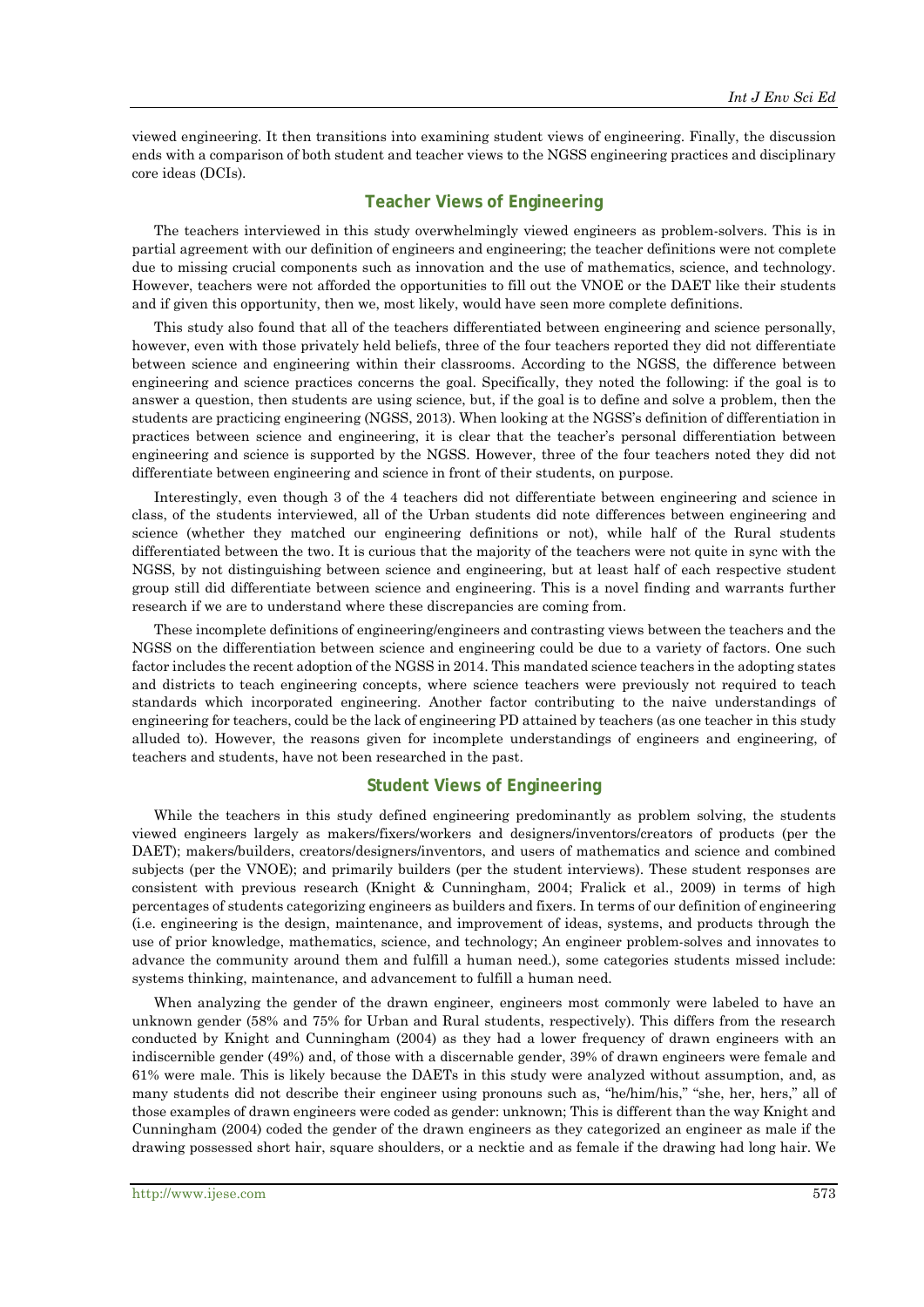did not agree with this method as males can have long hair and women can wear neckties, have square shoulders, and have short hair. As for the known genders of the drawn engineers, 21% and 29% of drawn engineers were male, and 4% and 13% of drawn engineers were female, for Urban and Rural student populations, respectively. While there are differences between the frequencies of female and male engineers drawn between the Rural and Urban students, it cannot be concluded there is an actual difference, since such a large amount of each groups' drawn engineers have unknown genders. This is a limitation of the study and is further discussed in the limitations section.

As both populations of students, Rural and Urban, responded very similarly, overall, to both the VNOE and the DAET, it is important to consider the reasons underlying this. One possible reason for the similarities among the groups of students could be the actual NGSS standards themselves, as this is the main constant between the two schools (Next Generation Science Standards Lead States. (2013). This could be further investigated by measuring engineering understanding of NGSS trained students and science teachers and compare that to non-NGSS trained students and science teachers. Another hypothesis to explain the overall similarities between Rural and Urban student VNOE and DAET responses is that the Rural and Urban schools were not all that different.

While the VNOE and DAET responses from each of the student populations were very similar, it was obvious in the interviews that the Urban students were able to express more information about engineering than the Rural students were able to where Rural students responded, "I don't know" somewhere in their answer to both the question "What is the difference between science and engineering?" (3 of 8) and the question "What is engineering/What do you know about engineering," (5 of 8), while 0 of 8 of the interviewed Urban students stated, "I don't know" in response to either question. The reason for the Urban students outshining the Rural students in the interviews but not on the VNOE or DAET, is unknown. Perhaps this could be due to a small number of interviewed participants (*N*=8) making it possible for a non-representative sample of interviewed students. To correct this, in the future, we could interview more students to make sure the sample is representative of the population.

### **Teacher and Student Responses Compared to NGSS**

When comparing the student and teacher findings to the NGSS engineering disciplinary core ideas (DCIs) and practices (NGSS Lead States, 2013), certain engineering DCIs and engineering practices were mentioned, and some were not mentioned at all. For example, the majority (75%) of the teachers (as mentioned in the teacher interviews), as well as Rural (11.34%) and Urban students (7.43%), as mentioned on the VNOE, suggested engineers solve problems. This matches the DCI: developing possible solutions. Developing possible solutions was the only DCI any of the teachers touched on, however, a few of the Rural and Urban students did touch on one other DCI: optimizing the design solution. For example, one Urban student wrote, on the VNOE, that "(engineering is) the process of designs being made for buildings, houses, etc. They (engineers) design buildings." Even though this DCI is touched upon by a few students from both populations, their explanations do not cover the entire engineering design process used when optimizing a design solution. As far as the science and engineering practices, Urban students discussed the use of models, and both student groups reported engineers plan, use mathematics and computational thinking, and construct explanations and design solutions.

Overall, teachers from both groups produced answers that resembled 1/3 of the DCIs (developing possible solutions), and described at least two of the science and engineering practices (designing solutions; developing and using models). Urban student answers hit on topics similar to 2/3 of the DCIs and 4/8 of the science and engineering practices, whereas, Rural students mentioned topics similar to 2/3 of the DCIs and 3/8 of the science and engineering practices. This shows students, from both populations, did not mention anything similar to the DCI: Defining and delimiting an engineering problem or the following science and engineering practices: Asking questions and defining problems; Planning and carrying out investigations; Analyzing and interpreting data; Engaging in argument from evidence; and Obtaining, evaluating, and communicating information, and teachers mentioned even less than their students. In order to make sure all of the engineering DCIs and science and engineering practices are understood by both teachers and students, further research, as to how to make this happen, must be done, especially since no research has explored the NGSS engineering DCIs or engineering and science practices touched on by students and their teachers before.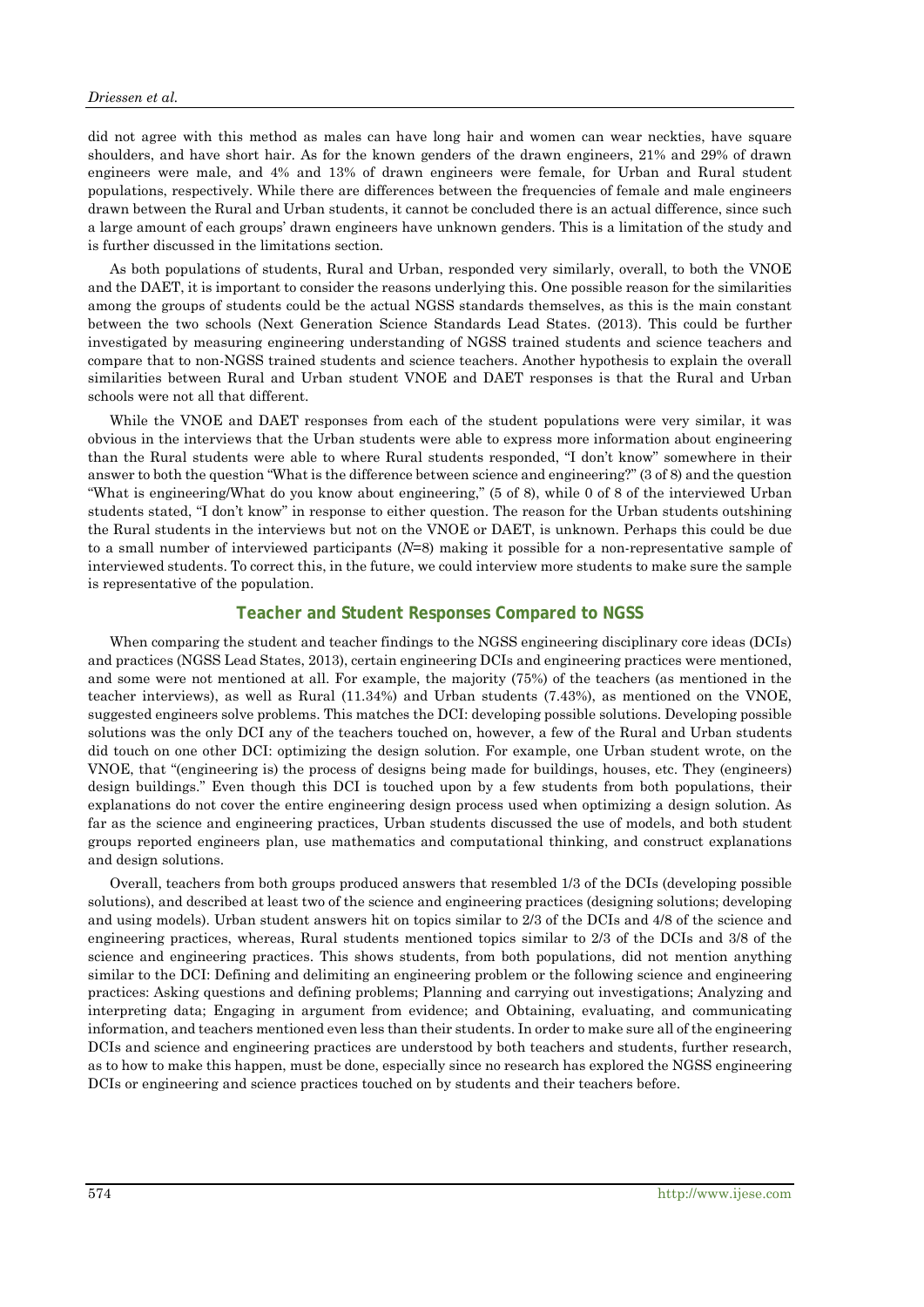# **CONCLUSIONS AND SIGNIFICANCE**

With the somewhat recent adoption and implementation of the NGSS (the first set of standards adopted by the state of Kentucky to include engineering) in K-12 schools, it is important to explore what science teachers and students at the middle level understand about engineering at baseline. Through the implementation and completion of teacher interviews, student interviews, and student assessments (VNOE & DAET), it was found: (1) the majority (~55%) of Rural and Urban students view engineers as constructors, builders, and makers; (2) The most common gender chosen for the student drawn engineer, aside from unknown gender, was male; (3) The majority (75%) of teachers define engineers as problem-solvers; (4) All teachers differentiate between science and engineering, personally, but 3 of the 4 do not differentiate between the two in their classrooms; (5) Although the majority of the teachers do not differentiate between science and engineering in their classrooms, the majority of their students do differentiate between the two; (6) Urban students and Rural students answered the five highlighted VNOE assessment questions very similarly with one slight difference in response to "How is engineering different than other subjects (see **Figure 3**), as 23.71% of Rural students reported answers categorized into create/design/invent, while only 14.88% of Urban students reported the same; (7) Urban and Rural DAET results were very similar; and (8) interviewed Urban students gave more explanatory responses than the interviewed Rural students (see **Table 7**).

The findings and conclusions documented in this paper demonstrate there is room for improvement in these studied middle level students and science teachers' understanding of engineers and engineering as the majority of them have incomplete/misinformed views. As students' images and stereotypes about engineers and engineering affect their perceptions of careers and whether they feel they can enter into those careers, it is important to understand the baseline views of middle level students and science teachers in order to gauge a possible need for intervention to produce students with fully formed views of engineering and engineers, so they possess all of the knowledge they need to be an engineer if so inclined. This is imperative since the middle level stage of schooling has been identified as a crucial time in education for motivating or losing student participation and interest in mathematics and science, and piquing their interest in a career as an engineer (Brophy, Klein, Portsmore, & Rogers, 2008). If this is gauged, monitored, and intervened upon in order to inspire students to become engineers, then this, ultimately, would give the U.S. labor force a chance to fill the projected increase in engineering positions and eliminate or reduce the engineer shortage.

| <b>Research Question</b>                                                                                                  | Conclusion                                                                                                                                                                                                                                                                                                                                                                                           |
|---------------------------------------------------------------------------------------------------------------------------|------------------------------------------------------------------------------------------------------------------------------------------------------------------------------------------------------------------------------------------------------------------------------------------------------------------------------------------------------------------------------------------------------|
| 1. How do middle level science<br>students view engineers and<br>engineering?                                             | The majority (60%) of middle level science students, from both<br>populations (Urban and Rural), see engineers as builders and<br>makers. The most popular gender chosen by both student groups<br>was male (when taking out unknown gender), so these students also<br>view engineers, most commonly, as male.                                                                                      |
| 2. How do middle level science teachers<br>view engineers and engineering?                                                | The majority (75%) of middle level science teachers view engineers<br>as problem-solvers.                                                                                                                                                                                                                                                                                                            |
| 3. Do middle level Urban students<br>understand engineering/engineers<br>differently than middle level Rural<br>students? | There were two main differences on the VNOE for the question,<br>"How is engineering different than other subjects?" More Rural<br>students reported create/design/invent responses, and more Urban<br>students stated uses science/math and combines all subjects. All<br>DAET responses were similar between groups. Interview responses<br>showed Urban students giving more explanatory answers. |
| 4. Do middle level science teachers<br>hold different understandings of<br>engineering/engineers than their<br>students?  | The majority $(\sim 55\%)$ of middle level students from both populations<br>saw engineers as builders and makers, but the majority (75%) of the<br>middle level science teachers viewed engineers as problem-solvers.                                                                                                                                                                               |

**Table 7.** Conclusions to the Research Questions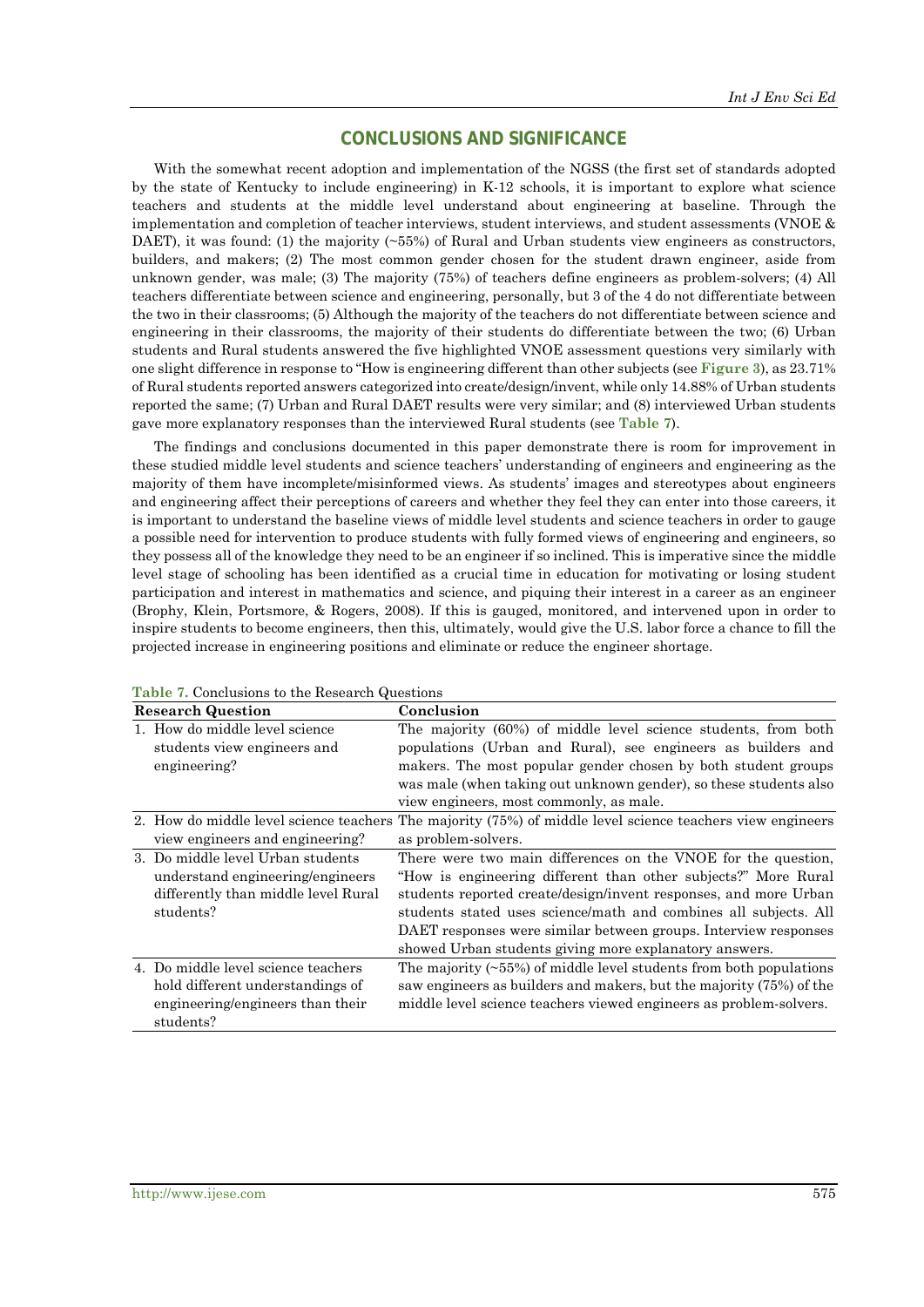## **LIMITATIONS**

The DAET was specifically vague in order to elicit honest student drawings of engineers. However, this posed some challenges. For example, the DAET stated, "draw an engineer," and then had a few lines below the drawing space in which to explain the drawing. Many students drew a person doing nothing or a person with no obvious gender. For these reasons, 75.00% and 57.90% of Urban and Rural students, respectively, drew an engineer that was categorized to have an unknown gender. While we are not sure why there were so many engineers with indiscernible genders, we did find the frequency of this occurrence was much higher in this research than was found by Knight and Cunningham (2004). We postulate this difference could be because we discerned gender differently (no assumptions) than they did (gender of the drawn engineers was categorized as male if the drawing possessed short hair, square shoulders, or a necktie and as female if the drawing had long hair). With this in mind, we may be able to elicit more frequent drawn engineer responses with a known gender if we use the prompt Knight and Cunningham (2004) used (Draw an engineer at work). Another notion to explain this may be that the students just do not find gender to be an important characteristic to note when drawing an engineer. However, this would require further research in order to claim this. Regardless of why this happened, it is important to note the high frequency of drawn engineers with indiscernible genders became problematic when trying to compare the draw an engineer gender data to previous research. In the future, it would be beneficial to administer the DAET prior to, and separately from, the VNOE. After the students have drawn their engineer, they then would receive the VNOE. We suggest the VNOE then also have an additional set of questions concerning the DAET including: What is the gender of the engineer you drew?; What is the ethnicity of the engineer you drew?; and What is the age of the engineer you drew? This would provide more information, while keeping the bias small, than the DAET used in this research.

Another challenge presented itself when 26.39% and 23.94% of Urban and Rural students, respectively, drew an engineer in which no action could be inferred. This means about a quarter of both populations did not contribute to the data on inferred actions of engineers. This could be due to the fact the DAET used in this research stated, "draw an engineer," rather than "Draw a picture of an engineer at work," as Knight and Cunningham (2004) used. However, this was done on purpose to increase the similarity between the DAET and its predecessor: the draw a scientist test (DAST) (Chambers, 1983; i.e. match the DAST prompt: "draw a scientist" more closely). In the future, as the checklist (Fralick, 2009), used to analyze the DAET (Knight & Cunningham, 2004), includes a category to evaluate the inferred action of the drawn engineer, it may be beneficial to add a prompt after "Draw an engineer (used in this study)"/"Draw an engineer at work," (Knight & Cunningham, 2004) to "What actions do engineers perform?"

This study has a relatively small focus in certain areas as it looks only at two schools in Kentucky, four teachers total, and 16 interviewed students. To lessen this limitation, and to confirm the results of this study, the study can be extended to more student and teacher groups across the nation. It would also be helpful to increase the amount of students interviewed, so we can more confidently distinguish a difference between the Rural and Urban student interviews.

# **FUTURE DIRECTIONS**

The data collected and analyzed in this study provided many similar results to previous research, but it also sparked some new questions. For example, why were the Urban and Rural VNOE responses very similar but their interview responses noticeably different? Why did the middle level science teachers define engineers differently than their students? Why do middle level science students see engineers as mostly makers/workers doers (in this research and past research)? These sparked questions require further research in an attempt to answer them as these answers could help us develop students and teachers with more informed views.

# **Disclosure Statement**

No potential conflict of interest was reported by the authors.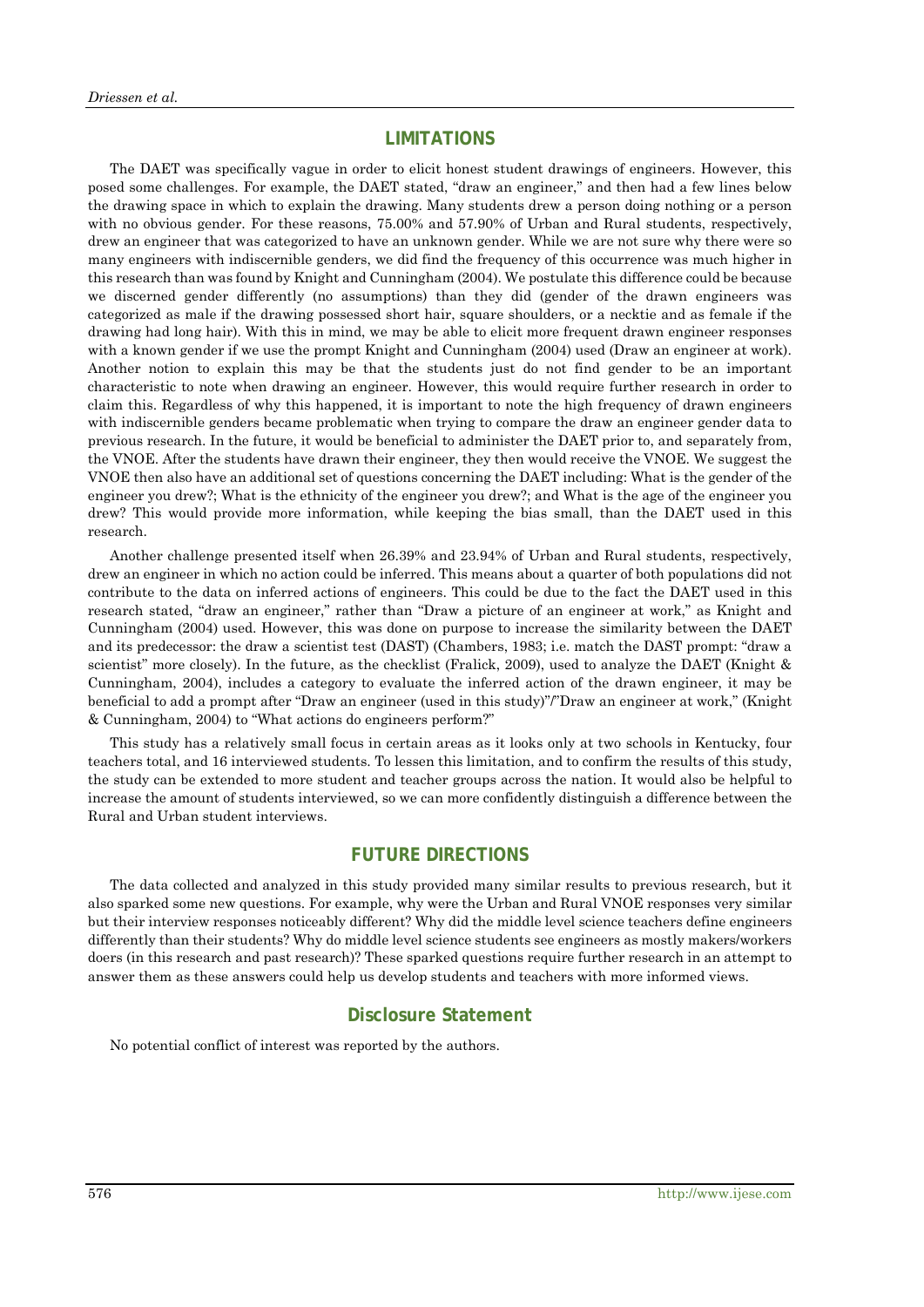#### **Notes on Contributors**

**Emily Paige Driessen** – University of Kentucky, USA.

**Ashley Dunn** – University of Kentucky, USA.

**Kameisha Sallah** – University of Kentucky, USA.

**Jennifer Wilhelm** – University of Kentucky, USA.

**Merryn Cole** – University of Nevada, Las Vegas, USA.

#### **REFERENCES**

- Alon, U. (2003). Biological networks: the tinkerer as an engineer. *Science, 301*(5641), 1866-1867. <https://doi.org/10.1126/science.1089072>
- Brophy, S., Klein, S., Portsmore, M., & Rogers, C. (2008). Advancing engineering education in P‐12 classrooms. *Journal of Engineering Education*, *97*(3), 369-387. [https://doi.org/10.1002/j.2168-](https://doi.org/10.1002/j.2168-9830.2008.tb00985.x) [9830.2008.tb00985.x](https://doi.org/10.1002/j.2168-9830.2008.tb00985.x)
- Capobianco, B., & Rupp, M., (2014) STEM Teachers' Planned and Enacted Attempts at Implementing Engineering Design-Based Instruction.
- Chambers, D. W. (1983). Stereotypic images of the scientist: The Draw‐a‐Scientist Test. *Science education*, *67*(2), 255-265. <https://doi.org/10.1002/sce.3730670213>
- Davis, M. (1991). Thinking like an engineer: The place of a code of ethics in the practice of a profession. *Philosophy & Public Affairs*, 150-167.
- Engineering is Elementary. (2018). The engineering design process. Retrieved on April 18, 2018 from <https://www.eie.org/overview/engineering-design-process>
- Fralick, B., Kearn, J., Thompson, S., & Lyons, J. (2009). How middle schoolers draw engineers and scientists. *Journal of Science Education and Technology, 18*(1), 60-73. <https://doi.org/10.1007/s10956-008-9133-3>
- International Technology Engineering Educators Association (ITEEA) (2007). Standards for technological literacy: content for the study of technology. ITEA Press, Virginia.
- Karatas, F., Micklos, A., & Bodner, G. (2011). Sixth-Grade Students' Views of Engineering and Images of Engineers. *Journal of Science Education and Technology, 20*(2), 123-135. <https://doi.org/10.1007/s10956-010-9239-2>
- Katz, Jonathan. (2009). Engineering Low on Students Radar. Industry Week. Retrieved on January 12, 2018 from<http://www.industryweek.com/public-policy/engineering-low-students-radar>
- Kaya, E., Newley, A., Deniz, H., Yesilyurt, E., & Newley, P. (2017). Introducing engineering design to a science teaching methods course through educational robotics and exploring changes in views of preservice elementary teachers. *Journal of College Science Teaching, 47*(2) 66-75. [https://doi.org/10.2505/4/jcst17\\_047\\_02\\_66](https://doi.org/10.2505/4/jcst17_047_02_66)
- Kentucky Department of Education. (2014). Kentucky Performance Rating for Educational Progress School Report Card. Retrieved on February 9, 2018 from<https://education.ky.gov/Pages/default.aspx>
- Kentucky Department of Education. (2017). Kentucky Performance Rating for Educational Progress School Report Card. Retrieved February 9, 2018, from <https://education.ky.gov/Pages/default.aspx>
- Knight, M., & Cunningham, C. (2004, June). Draw an Engineer Test (DAET): Development of a tool to investigate students' ideas about engineers and engineering. *Paper presented at the annual American Society for Engineering Education Conference & Exposition*, Salt Lake City, UT.
- McCraken, J. D., & Barcinas, J. D. T. (1991). High school and student characteristics in rural and urban areas of Ohio. *Journal of Research in Rural Education, 7*(2), 29-40.
- National Aeronautics and Space Administration. (2017, July 17). *Engineering Design Process*. Retrieved from <https://www.nasa.gov/audience/foreducators/best/edp.html>
- National Center for Education Statistics. (2017). *Search for Public Schools*. Retrieved on February 13, 2018 from <https://nces.ed.gov/>
- National Research Council (1996). *The National Science Education Standards*. Washington DC: National Academy Pres.